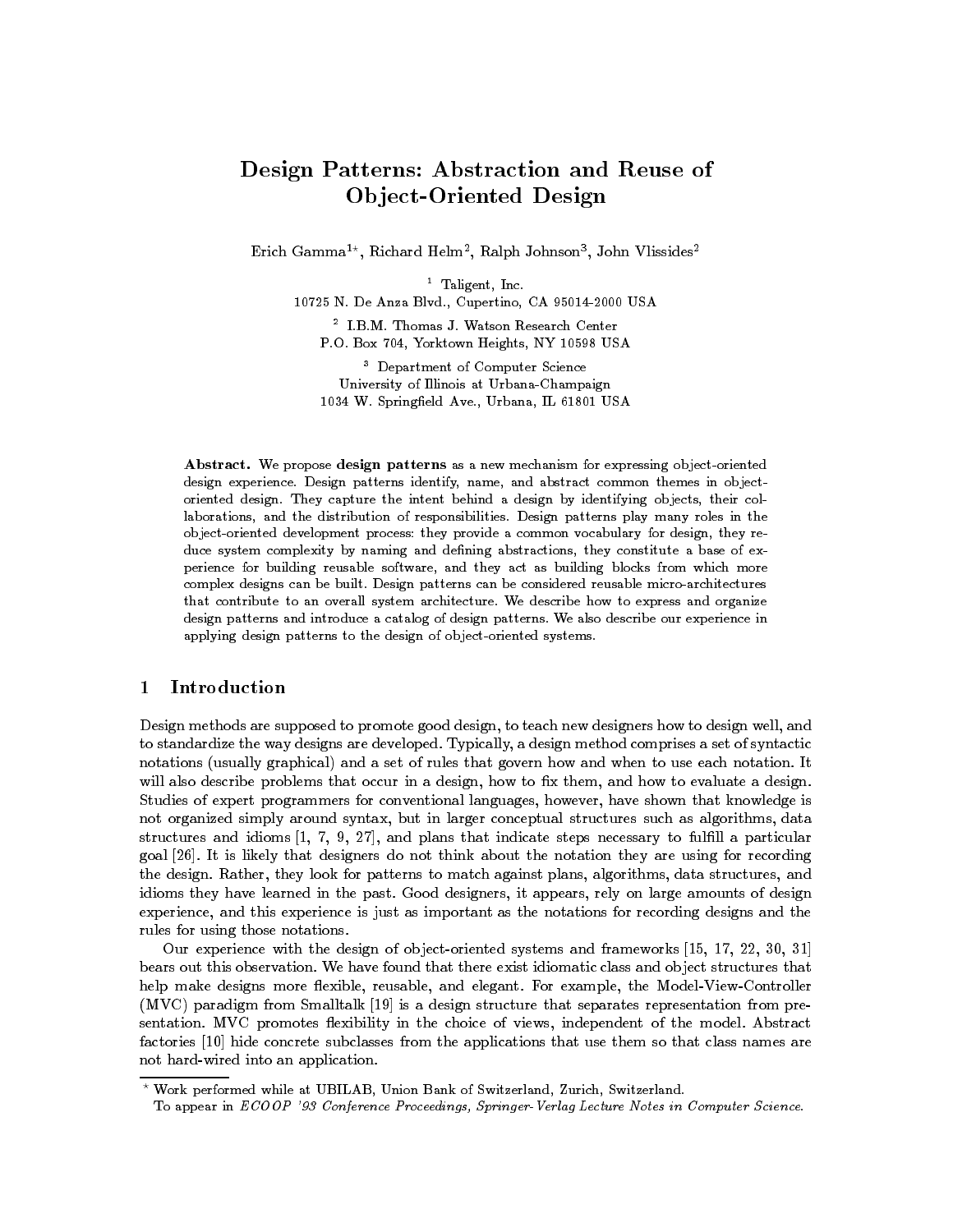Well-defined design structures like these have a positive impact on software development. A software architect who is familiar with a good set of design structures can apply them immediately to design problems without having to rediscover them. Design structures also facilitate the reuse of successful architectures—expressing proven techniques as design structures makes them more readily accessible to developers of new systems. Design structures can even improve the documentation and maintenance of existing systems by furnishing an explicit specification of class and object interactions and their underlying intent.

To this end we propose design patterns, a new mechanism for expressing design structures. Design patterns identify, name, and abstract common themes in object-oriented design. They preserve design information by capturing the intent behind a design. They identify classes, instances, their roles, collaborations, and the distribution of responsibilities. Design patterns have many uses in the object-oriented development process:

- { Design patterns provide a common vocabulary for designers to communicate, document, and explore design alternatives. They reduce system complexity by naming and defining abstractions that are above classes and instances. A good set of design patterns effectively raises the level at which one programs.
- Design patterns constitute a reusable base of experience for building reusable software. They distill and provide a means to reuse the design knowledge gained by experienced practitioners. Design patterns act as building blocks for constructing more complex designs; they can be considered micro-architectures that contribute to overall system architecture.
- { Design patterns help reduce the learning time for a class library. Once a library consumer has learned the design patterns in one library, he can reuse this experience when learning a new class library. Design patterns help a novice perform more like an expert.
- { Design patterns provide a target for the reorganization or refactoring of class hierarchies [23]. Moreover, by using design patterns early in the lifecycle, one can avert refactoring at later stages of design.

The major contributions of this paper are: a definition of design patterns, a means to describe them, a system for their classification, and most importantly, a catalog containing patterns we have discovered while building our own class libraries and patterns we have collected from the literature. This work has its roots in Gamma's thesis [11], which abstracted design patterns from the  $ET++$ framework. Since then the work has been refined and extended based on our collective experience. Our thinking has also been influenced and inspired by discussions within the Architecture Handbook Workshops at recent OOPSLA conferences [3, 4].

This paper has two parts. The first introduces design patterns and explains techniques to describe them. Next we present a classication system that characterizes common aspects of patterns. This classication will serve to structure the catalog of patterns presented in the second part of this paper. We discuss how design patterns impact object-oriented programming and design. We also review related work.

The second part of this paper (the Appendix) describes our current catalog of design patterns. As we cannot include the complete catalog in this paper (it currently runs over 90 pages [12]), we give instead a brief summary and include a few abridged patterns. Each pattern in this catalog is representative of what we judge to be good object-oriented design. We have tried to reduce the subjectivity of this judgment by including only design patterns that have seen practical application. Every design pattern we have included works—most have been used at least twice and have either been discovered independently or have been used in a variety of application domains.

## 2 Design Patterns

A design pattern consists of three essential parts: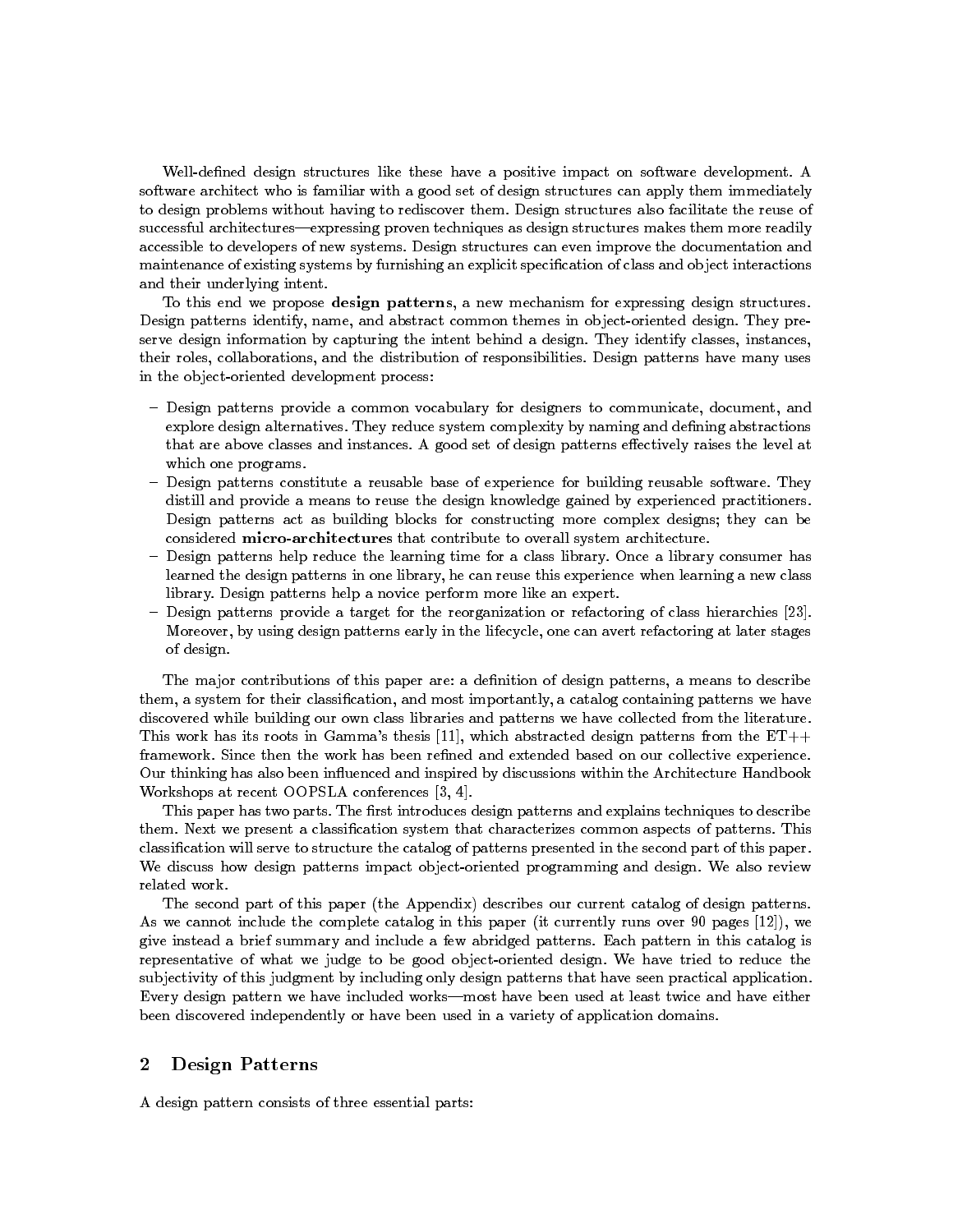- 1. An abstract description of a class or object collaboration and its structure. The description is abstract because it concerns abstract design, not a particular design.
- 2. The issue in system design addressed by the abstract structure. This determines the circumstances in which the design pattern is applicable.
- 3. The consequences of applying the abstract structure to a system's architecture. These determine if the pattern should be applied in view of other design constraints.

Design patterns are defined in terms of object-oriented concepts. They are sufficiently abstract to avoid specifying implementation details, thereby ensuring wide applicability, but a pattern may provide hints about potential implementation issues.

We can think of a design pattern as a micro-architecture. It is an architecture in that it serves as a blueprint that may have several realizations. It is "micro" in that it defines something less than a complete application or library. To be useful, a design pattern should be applicable to more than a few problem domains; thus design patterns tend to be relatively small in size and scope. A design pattern can also be considered a transformation of system structure. It defines the context for the transformation, the change to be made, and the consequences of this transformation.

To help readers understand patterns, each entry in the catalog also includes detailed descriptions and examples. We use a template (Figure 1) to structure our descriptions and to ensure uniformity between entries in the catalog. This template also explains the motivation behind its structure. The Appendix contains three design patterns that use the template. We urge readers to study the patterns in the Appendix as they are referenced in the following text.

## 3 Categorizing Design Patterns

Design patterns vary in their granularity and level of abstraction. They are numerous and have common properties. Because there are many design patterns, we need a way to organize them. This section introduces a classication system for design patterns. This classication makes it easy to refer to families of related patterns, to learn the patterns in the catalog, and to find new patterns.

|              |                  | Characterization |                 |                                                           |
|--------------|------------------|------------------|-----------------|-----------------------------------------------------------|
|              |                  | Creational       | Structural      | <b>Behavioral</b>                                         |
| Jurisdiction | <b>Class</b>     | Factory Method   | Adapter (class) | Template Method                                           |
|              |                  |                  | Bridge (class)  |                                                           |
|              | Object           |                  |                 | Abstract Factory Adapter (object) Chain of Responsibility |
|              |                  | Prototype        | Bridge (object) | Command                                                   |
|              |                  | Solitaire        | Flyweight       | Iterator (object)                                         |
|              |                  |                  | Glue            | Mediator                                                  |
|              |                  |                  | Proxy           | Memento                                                   |
|              |                  |                  |                 | Observer                                                  |
|              |                  |                  |                 | $\operatorname{State}$                                    |
|              |                  |                  |                 | Strategy                                                  |
|              | Compound Builder |                  | Composite       | Interpreter                                               |
|              |                  |                  | Wrapper         | Iterator (compound)                                       |
|              |                  |                  |                 | Walker                                                    |

Table 1. Design Pattern Space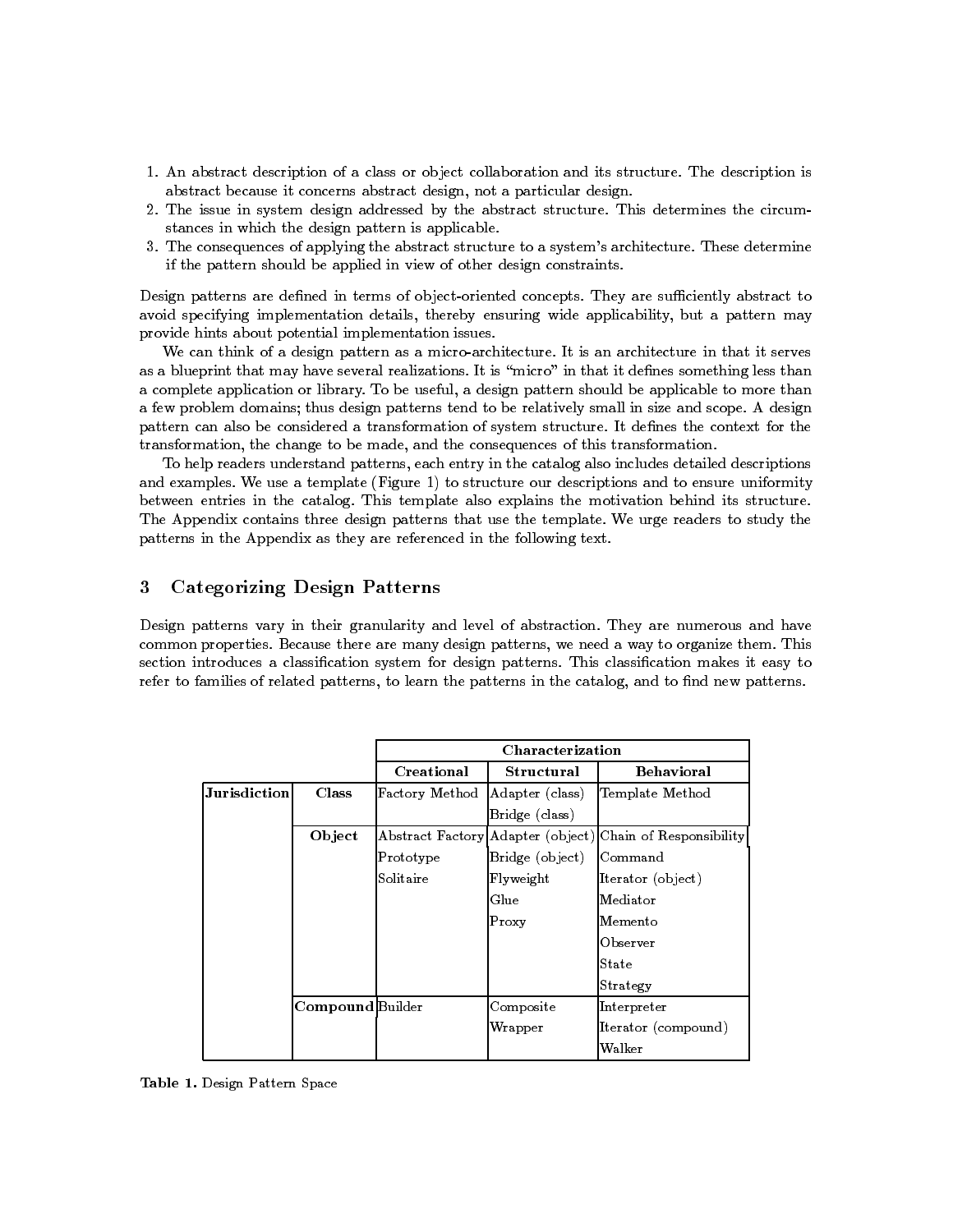## DESIGN PATTERN NAME

What is the pattern's name and classication? The name should convey the pattern's essence succinctly. A good name is vital, as it will become part of the design vocabulary.

#### Intent

What does the design pattern do? What is its rationale and intent? What particular design issue or problem does it address?

#### Motivation

A scenario in which the pattern is applicable, the particular design problem or issue the pattern addresses, and the class and object structures that address this issue. This information will help the reader understand the more abstract description of the pattern that follows.

#### Applicability

What are the situations in which the design pattern can be applied? What are examples of poor designs that the pattern can address? How can one recognize these situations?

#### Participants

Describe the classes and/or objects participating in the design pattern and their responsibilities using CRC conventions [5].

#### Collaborations

Describe how the participants collaborate to carry out their responsibilities.

#### Diagram

A graphical representation of the pattern using a notation based on the Object Modeling Technique (OMT) [25], to which we have added method pseudo-code.

#### Consequences

How does the pattern support its objectives? What are the trade-offs and results of using the pattern? What does the design pattern objectify? What aspect of system structure does it allow to be varied independently?

#### Implementation

What pitfalls, hints, or techniques should one be aware of when implementing the pattern? Are there language-specific issues?

#### Examples

This section presents examples from real systems. We try to include at least two examples from different domains.

#### See Also

What design patterns have closely related intent? What are the important differences? With which other patterns should this one be used?

Fig. 1. Basic Design Pattern Template

We can think of the set of all design patterns in terms of two orthogonal criteria, jurisdiction and characterization. Table 1 organizes our current set of patterns according to these criteria.

Jurisdiction is the domain over which a pattern applies. Patterns having class jurisdiction deal with relationships between base classes and their subclasses; class jurisdiction covers static semantics. The object jurisdiction concerns relationships between peer objects. Patterns having compound jurisdiction deal with recursive object structures. Some patterns capture concepts that span jurisdictions. For example, iteration applies both to collections of objects (i.e., object jurisdiction) and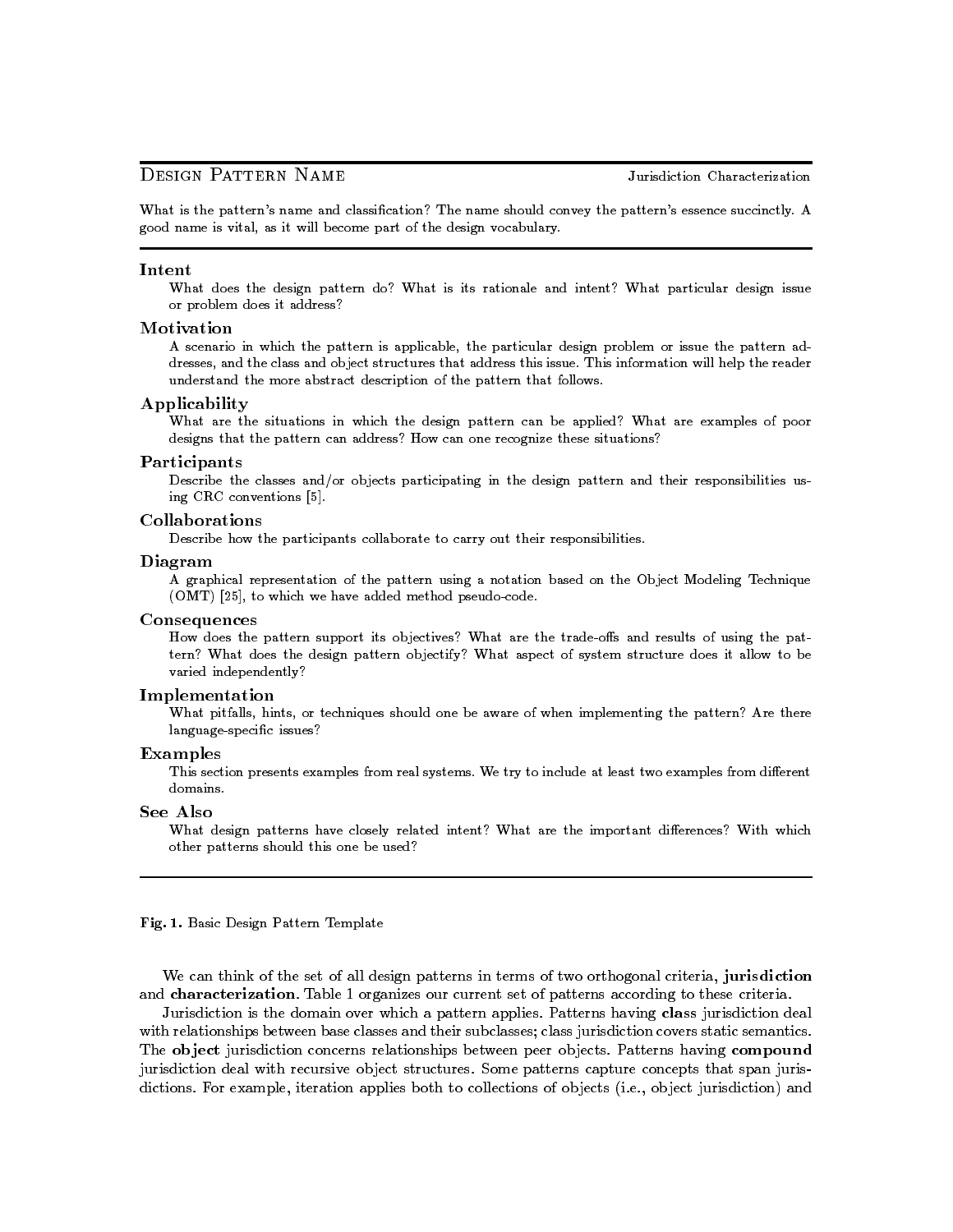to recursive object structures (compound jurisdiction). Thus there are both object and compound versions of the Iterator pattern.

Characterization reflects what a pattern does. Patterns can be characterized as either creational, structural, or behavioral. Creational patterns concern the process of object creation. Structural patterns deal with the composition of classes or objects. Behavioral patterns characterize the ways in which classes or objects interact and distribute responsibility.

The following sections describe pattern jurisdictions in greater detail for each characterization using examples from our catalog.

#### 3.1 Class Jurisdiction

Class Creational. Creational patterns abstract how objects are instantiated by hiding the specics of the creation process. They are useful because it is often undesirable to specify a class name explicitly when instantiating an object. Doing so limits flexibility; it forces the programmer to commit to a particular class instead of a particular protocol. If one avoids hard-coding the class, then it becomes possible to defer class selection to run-time.

Creational class patterns in particular defer some part of object creation to subclasses. An example is the Factory Method, an abstract method that is called by a base class but defined in subclasses. The subclass methods create instances whose type depends on the subclass in which each method is implemented. In this way the base class does not hard-code the class name of the created object. Factory Methods are commonly used to instantiate members in base classes with objects created by subclasses.

For example, an abstract Application class needs to create application-specic documents that conform to the Document type. Application instantiates these Document objects by calling the factory method DoMakeDocument. This method is overridden in classes derived from Application. The subclass DrawApplication, say, overrides DoMakeDocument to return a DrawDocument object.

Class Structural. Structural class patterns use inheritance to compose protocols or code. As a simple example, consider using multiple inheritance to mix two or more classes into one. The result is an amalgam class that unites the semantics of the base classes. This trivial pattern is quite useful in making independently-developed class libraries work together [15].

Another example is the class-jurisdictional form of the Adapter pattern. In general, an Adapter makes one interface (the adaptee's) conform to another, thereby providing a uniform abstraction of different interfaces. A class Adapter accomplishes this by inheriting privately from an adaptee class. The Adapter then expresses its interface in terms of the adaptee's.

Class Behavioral. Behavioral class patterns capture how classes cooperate with their subclasses to fulll their semantics. Template Method is a simple and well-known behavioral class pattern [32]. Template methods define algorithms step by step. Each step can invoke an abstract method (which the subclass must define) or a base method. The purpose of a template method is to provide an abstract definition of an algorithm. The subclass must implement specific behavior to provide the services required by the algorithm.

## 3.2 Ob ject Jurisdiction

Object patterns all apply various forms of non-recursive object composition. Object composition represents the most powerful form of reusability-a collection of objects are most easily reused through variations on how they are composed rather than how they are subclassed.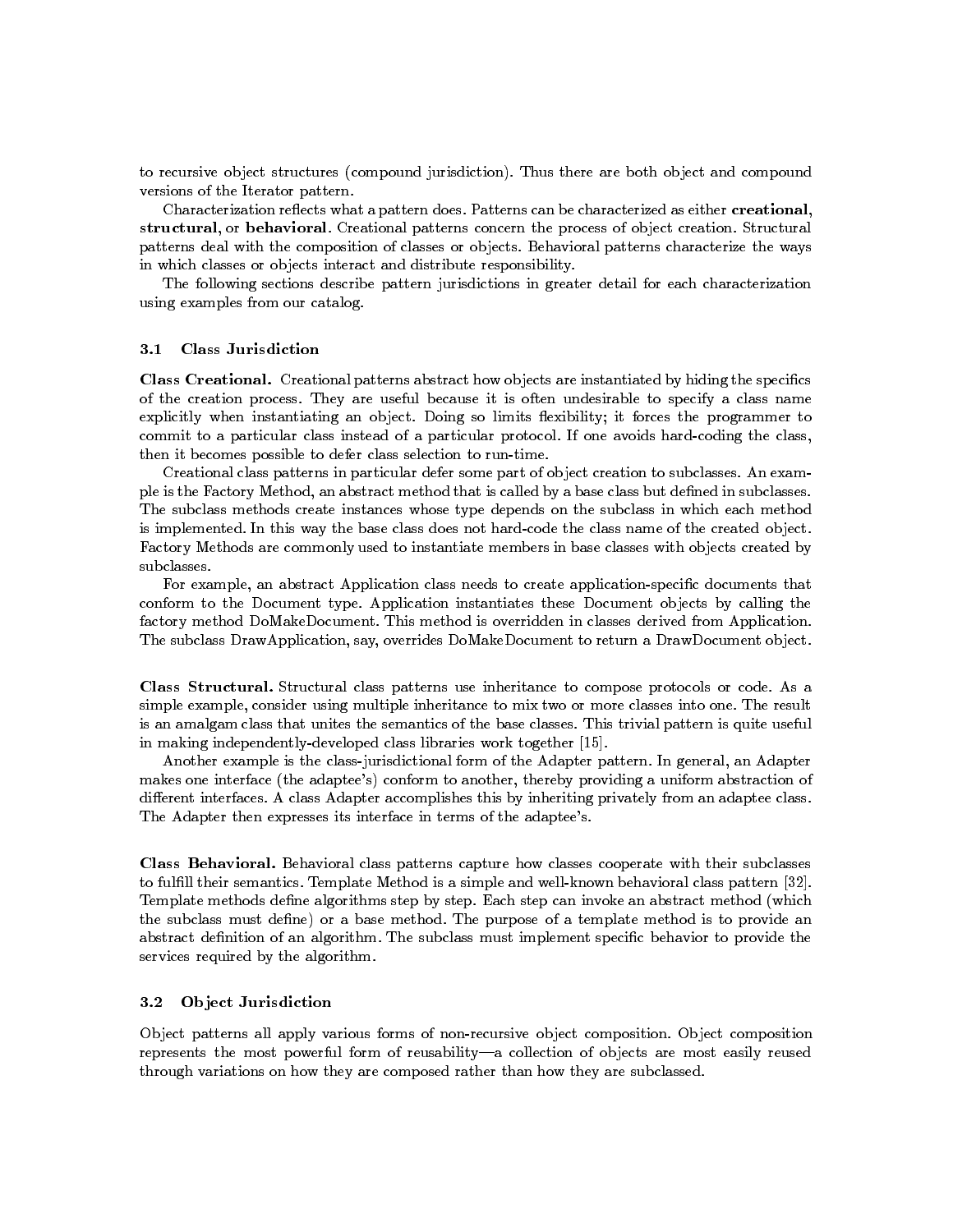Ob ject Creational. Creational object patterns abstract how sets of objects are created. The Abstract Factory pattern (page  $14$ ) is a creational object pattern. It describes how to create "product" objects through an generic interface. Subclasses may manufacture specialized versions or compositions of objects as permitted by this interface. In turn, clients can use abstract factories to avoid making assumptions about what classes to instantiate. Factories can be composed to create larger factories whose structure can be modified at run-time to change the semantics of object creation. The factory may manufacture a custom composition of instances, a shared or one-of-a-kind instance, or anything else that can be computed at run-time, so long as it conforms to the abstract creation protocol. protocol.

For example, consider a user interface toolkit that provides two types of scroll bars, one for Motif and another for Open Look. An application programmer may not want to hard-code one or the other into the application—the choice of scroll bar will be determined by, say, an environment variable. The code that creates the scroll bar can be encapsulated in the class Kit, an abstract factory that abstracts the specific type of scroll bar to instantiate. Kit defines a protocol for creating scroll bars and other user interface elements. Subclasses of Kit redene operations in the protocol to return specialized types of scroll bars. A MotifKit's scroll bar operation would instantiate and return a Motif scroll bar, while the corresponding OpenLookKit operation would return an Open Look scroll bar.

Object Structural. Structural object patterns describe ways to assemble objects to realize new functionality. The added flexibility inherent in object composition stems from the ability to change the composition at run-time, which is impossible with static class composition .

Proxy is an example of a structural object pattern. A proxy acts as a convenient surrogate or placeholder for another object. A proxy can be used as a local representative for an object in a different address space (remote proxy), to represent a large object that should be loaded on demand (virtual proxy), or to protect access to the original object (protected proxy). Proxies provide a level of indirection to particular properties of objects. Thus they can restrict, enhance, or alter an object's properties.

The Flyweight pattern is concerned with object sharing. Objects are shared for at least two reasons: efficiency and consistency. Applications that use large quantities of objects must pay careful attention to the cost of each object. Substantial savings can accrue by sharing objects instead of replicating them. However, objects can only be shared if they do not define context-dependent state. Flyweights have no context-dependent state. Any additional information they need to perform their task is passed to them when needed. With no context-dependent state, flyweights may be shared freely. Moreover, it may be necessary to ensure that all copies of an object stay consistent when one of the copies changes. Sharing provides an automatic way to maintain this consistency.

Object Behavioral. Behavioral object patterns describe how a group of peer objects cooperate to perform a task that no single object can carry out by itself. For example, patterns such as Mediator and Chain of Responsibility abstract control flow. They call for objects that exist solely to redirect the flow of messages. The redirection may simply notify another object, or it may involve complex computation and buffering. The Observer pattern abstracts the synchronization of state or behavior. Entities that are co-dependent to the extent that their state must remain synchronized may exploit Observer. The classic example is the model-view pattern, in which multiple views of the model are notied whenever the model's state changes.

The Strategy pattern (page 17) objecties an algorithm. For example, a text composition object may need to support different line breaking algorithms. It is infeasible to hard-wire all such algorithms into the text composition class and subclasses. An alternative is to objectify different algorithms and

However, object models that support dynamic inheritance, most notably Self [29], are as flexible as object composition in theory.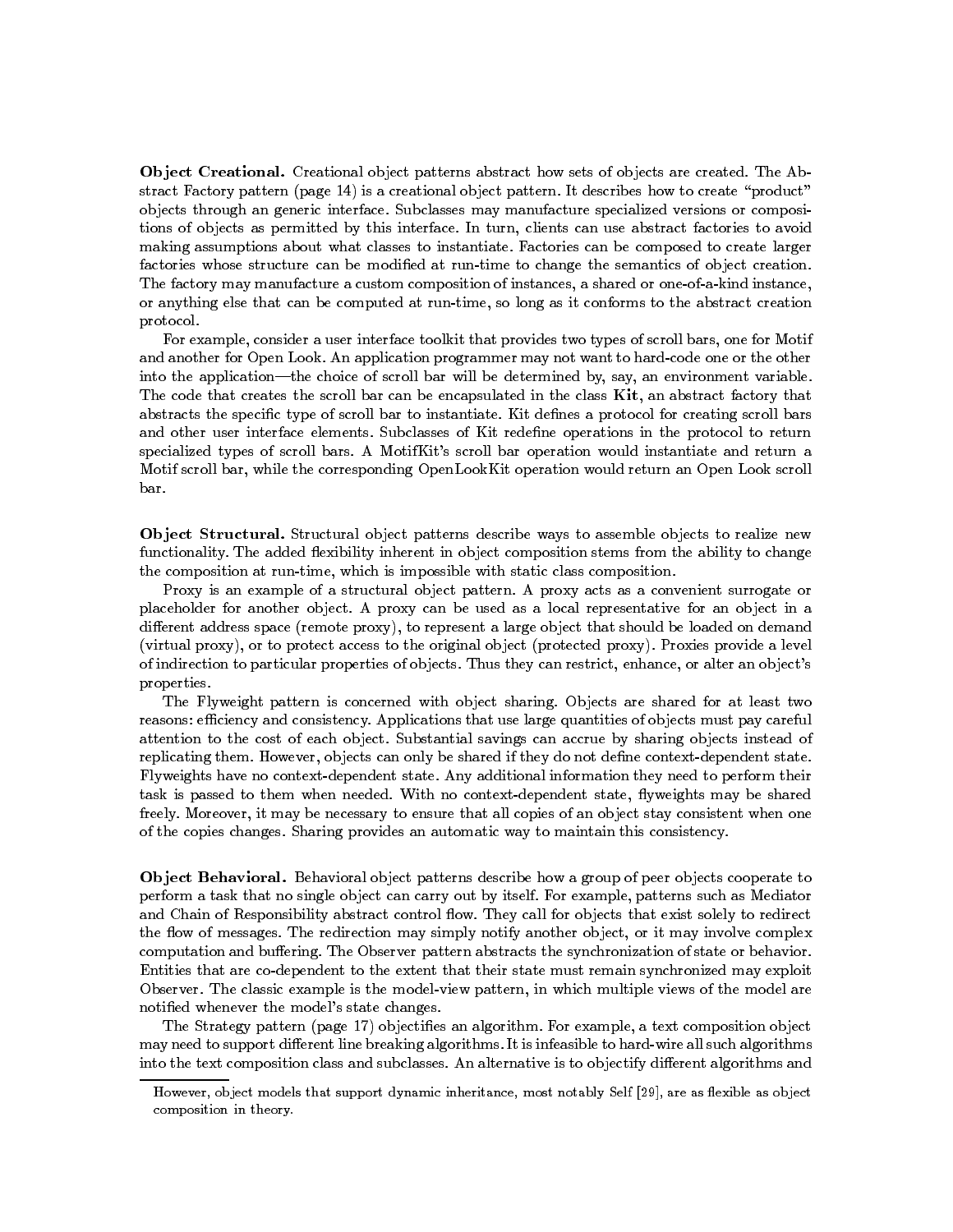provide them as Compositor subclasses. The interface for Compositors is defined by the abstract Compositor class, and its derived classes provide different layout strategies, such as simple line breaks or full page justication. Instances of the Compositor subclasses can be coupled with the text composition at run-time to provide the appropriate text layout. Whenever a text composition has to find line breaks, it forwards this responsibility to its current Compositor object.

## 3.3 Compound Jurisdiction

In contrast to patterns having object jurisdiction, which concern peer objects, patterns with compound jurisdiction affect recursive object structures.

Compound Creational. Creational compound patterns are concerned with the creation of recursive object structures. An example is the Builder pattern. A Builder base class defines a generic interface for incrementally constructing recursive object structures. The Builder hides details of how objects in the structure are created, represented, and composed so that changing or adding a new representation only requires defining a new Builder class. Clients will be unaffected by changes to Builder.

Consider a parser for the RTF (Rich Text Format) document exchange format that should be able to perform multiple format conversions. The parser might convert RTF documents into (1) plain ASCII text and (2) a text object that can be edited in a text viewer object. The problem is how to make the parser independent of these different conversions.

The solution is to create an RTFReader class that takes a Builder object as an argument. The RTFReader knows how to parse the RTF format and noties the Builder whenever it recognizes text or an RTF control word. The builder is responsible for creating the corresponding data structure. It separates the parsing algorithm from the creation of the structure that results from the parsing process. The parsing algorithm can then be reused to create any number of different data representations. For example, an ASCII builder ignores all notifications except plain text, while a Text builder uses the notifications to create a more complex text structure.

Compound Structural. Structural compound patterns capture techniques for structuring recursive object structures. A simple example is the Composite pattern. A Composite is a recursive composition of one or more other Composites. A Composite treats multiple, recursively composed objects as a single object.

The Wrapper pattern (page 20) describes how to flexibly attach additional properties and services to an object. Wrappers can be nested recursively and can therefore be used to compose more complex object structures. For example, a Wrapper containing a single user interface component can add decorations such as borders, shadows, scroll bars, or services like scrolling and zooming. To do this, the Wrapper must conform to the interface of its wrapped component and forward messages to it. The Wrapper can perform additional actions (such as drawing a border around the component) either before or after forwarding a message.

Compound Behavioral. Finally, behavioral compound patterns deal with behavior in recursive object structures. Iteration over a recursive structure is a common activity captured by the Iterator pattern. Rather than encoding and distributing the traversal strategy in each class in the structure, it can be extracted and implemented in an Iterator class. Iterators objectify traversal algorithms over recursive structures. Different iterators can implement pre-order, in-order, or post-order traversals. All that is required is that nodes in the structure provide services to enumerate their sub-structures. This avoids hard-wiring traversal algorithms throughout the classes of objects in a composite structure. Iterators may be replaced at run-time to provide alternative traversals.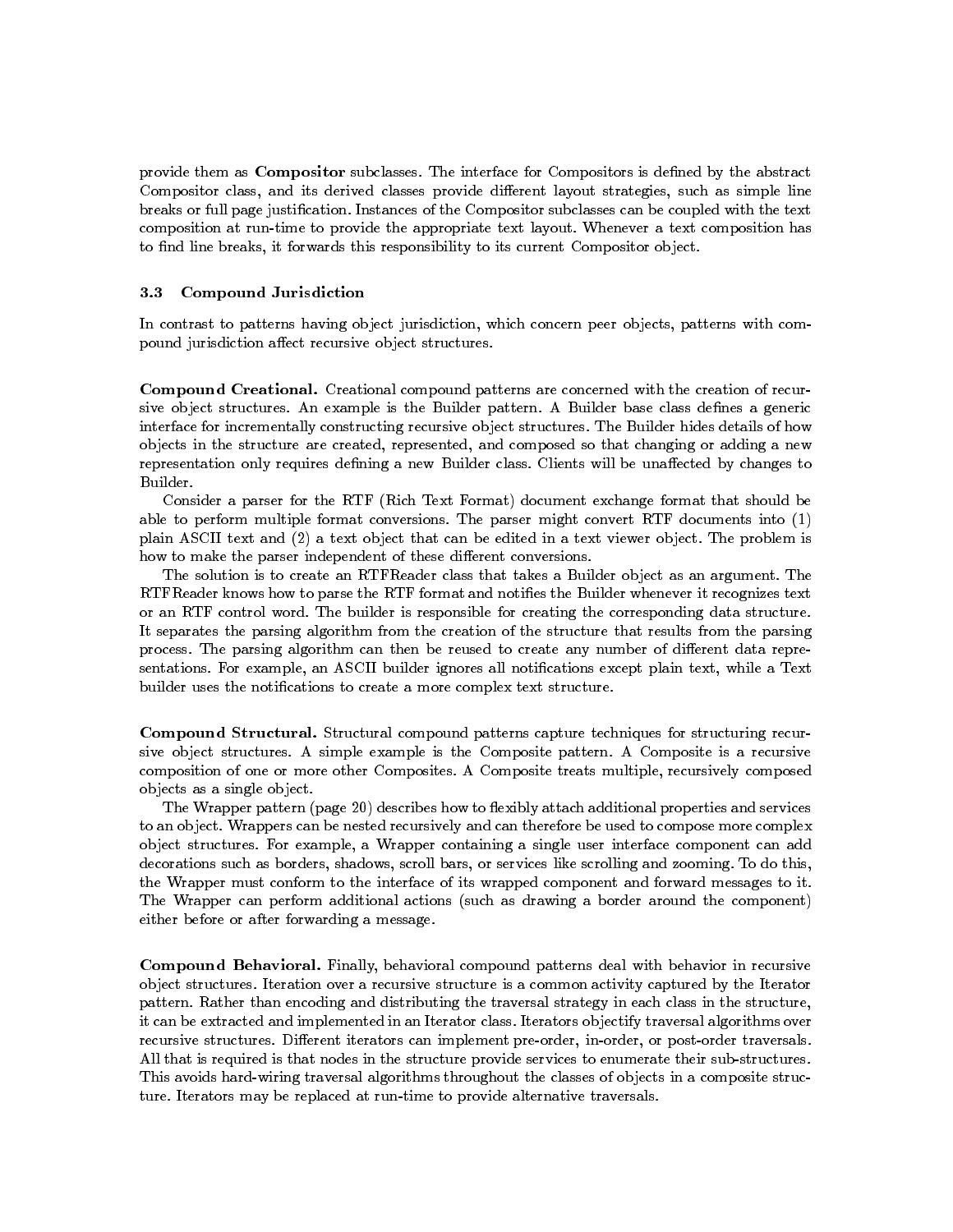## 4 Experience with Design Patterns

We have applied design patterns to the design and construction of a several systems. We briefly describe two of these systems and our experience.

## 4.1 ET++SwapsManager

The ET++SwapsManager [10] is a highly interactive tool that lets traders value, price, and perform what-if analyses for a financial instrument called a swap. During this project the developers had to first learn the  $ET++$  class library, then implement the tool, and finally design a framework for creating "calculation engines" for different financial instruments. While teaching  $ET++$  we emphasized not only learning the class library but also describing the applied design patterns. We noticed that design patterns reduced the effort required to learn  $ET++$ . Patterns also proved helpful during development in design and code reviews. Patterns provided a common vocabulary to discuss a design. Whenever we encountered problems in the design, patterns helped us explore design alternatives and find solutions.

## 4.2 QOCA: A Constraint Solving Toolkit

QOCA (Quadratic Optimization Constraint Architecture) [14, 15] is a new object-oriented constraint-solving toolkit developed at IBM Research. QOCA leverages recent results in symbolic computation and geometry to support efficient incremental and interactive constraint manipulation. QOCA's architecture is designed to be flexible. It permits experimentation with different classes of constraints and domains (e.g., reals, booleans, etc.), different constraint-solving algorithms for these domains, and different representations (doubles, infinite precision) for objects in these domains. QO-CA's object-oriented design allows parts of the system to be varied independently of others. This flexibility was achieved, for example, by using Strategy patterns to factor out constraint solving algorithms and Bridges to factor out domains and representations of variables. In addition, the Observable pattern is used to propagate notications when variables change their values.

## 4.3 Summary of Observations

The following points summarize the major observations we have made while applying design patterns:

- { Design patterns motivate developers to go beyond concrete objects; that is, they objectify concepts that are not immediately apparent as objects in the problem domain.
- Choosing intuitive class names is important but also difficult. We have found that design patterns can help name classes. In the ET++SwapsManager's calculation engine framework we encoded the name of the design pattern in the class name (for example CalculationStrategy or TableAdaptor). This convention results in longer class names, but it gives clients of these classes a hint about their purpose.
- $-$  We often apply design patterns after the first implementation of an architecture to improve its design. For example, it is easier to apply the Strategy pattern after the initial implementation to create objects for more abstract notions like a calculation engine or constraint solver. Patterns were also used as targets for class refactorings. We often find ourselves saying, "Make this part of a class into a Strategy," or, "Let's split the implementation portion of this class into a Bridge."
- Presenting design patterns together with examples of their application turned out to be an effective way to teach object-oriented design by example.
- { An important issue with any reuse technology is how a reusable component can be adapted to create a problem-specic component. Design patterns are particularly suited to reuse because they are abstract. Though a concrete class structure may not be reusable, the design pattern underlying it often is.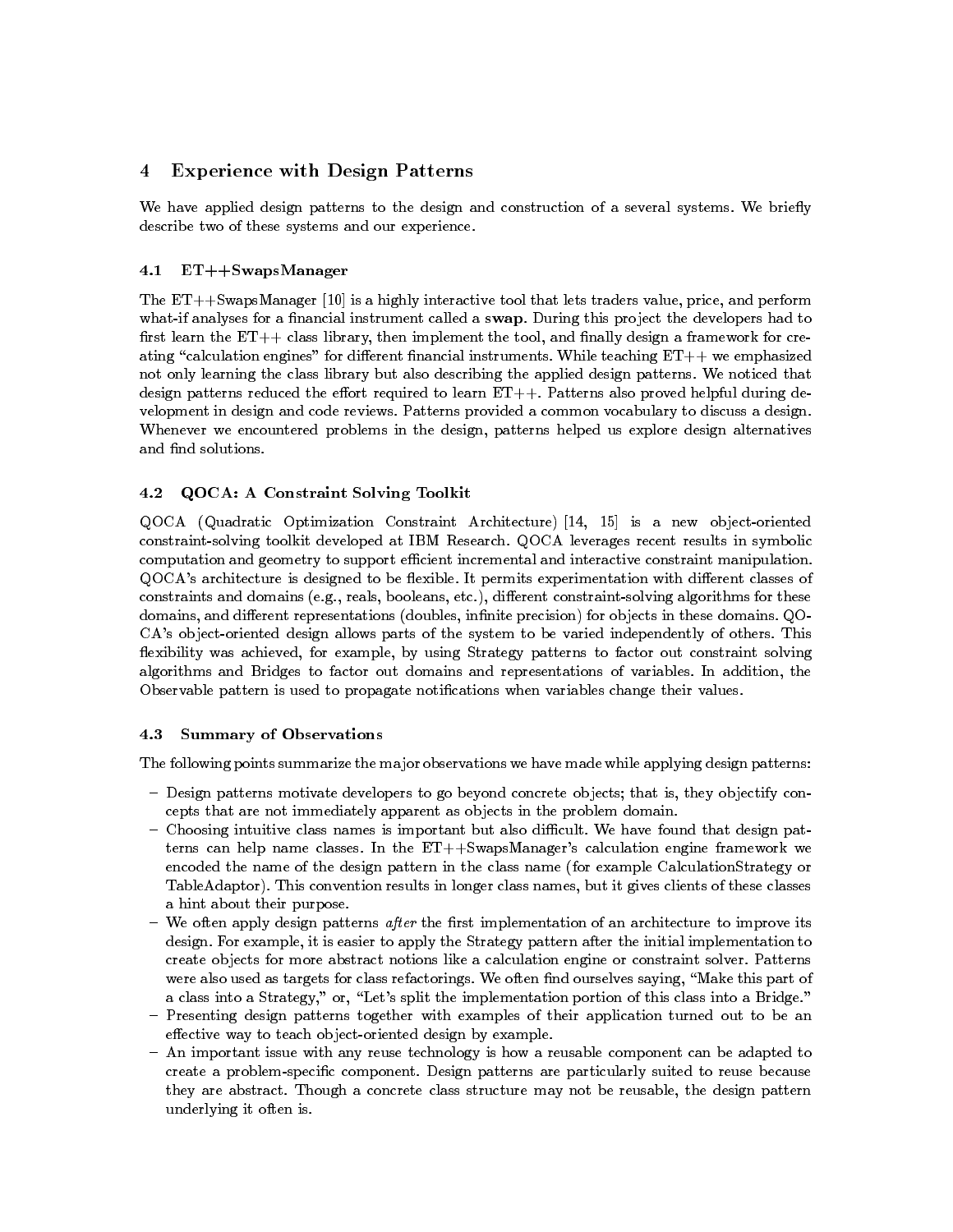- Design patterns also reduce the effort required to learn a class library. Each class library has a certain design "culture" characterized by the set of patterns used implicitly by its developers. A specific design pattern is typically reused in different places in the library. A client should therefore learn these patterns as a first step in learning the library. Once they are familiar with the patterns, they can reuse this understanding. Moreover, because some patterns appear in other class libraries, it is possible to reuse the knowledge about patterns when learning other libraries as well.

## 5 Related Work

Design patterns are an approach to software reuse. Krueger [20] introduces the following taxonomy to characterize different reuse approaches: software component reuse, software schemas, application generators, transformation systems, and software architectures. Design patterns are related to both software schemas and reusable software architectures. Software schemas emphasize reusing abstract algorithms and data structures. These abstractions are represented formally so they can be instantiated automatically. The Paris system [18] is representative of schema technology. Design patterns are higher-level than schemas; they focus on design structures at the level of collaborating classes and not at the algorithmic level. In addition, design patterns are not formal descriptions and cannot be instantiated directly. We therefore prefer to view design patterns as reusable software architectures. However, the examples Krueger lists in this category (blackboard architectures for expert systems, adaptable database subsystems) are all coarse-grained architectures. Design patterns are finer-grained and therefore can be characterized as reusable micro-architectures.

Most research into patterns in the software engineering community has been geared towards building knowledge-based assistants for automating the application of patterns for synthesis (that is, to write programs) and analysis (in debugging, for example)  $[13, 24]$ . The major difference between our work and that of the knowledge-based assistant community is that design patterns encode higherlevel expertise. Their work has tended to focus on patterns like enumeration and selection, which can be expressed directly as reusable components in most existing object-oriented languages. We believe that characterizing and cataloging higher-level patterns that designers already use informally has an immediate benefit in teaching and communicating designs.

A common approach for reusing object-oriented software architectures are object-oriented frame works [32]. A framework is a codified architecture for a problem domain that can be adapted to solve specic problems. A framework makes it possible to reuse an architecture together with a partial concrete implementation. In contrast to frameworks, design patterns allow only the reuse of abstract micro-architectures without a concrete implementation. However, design patterns can help define and develop frameworks. Mature frameworks usually reuse several design patterns. An important distinction between frameworks and design patterns is that frameworks are implemented in a programming language. Our patterns are ways of using a programming language. In this sense frameworks are more concrete than design patterns.

Design patterns are also related to the idioms introduced by Coplien [7]. These idioms are concrete design solutions in the context of  $C^{++}$ . Coplien "focuses on idioms that make  $C^{++}$  programs more expressive." In contrast, design patterns are more abstract and higher-level than idioms. Patterns try to abstract design rather than programming techniques. Moreover, design patterns are usually independent of the implementation language.

There has been interest recently within the object-oriented community [8] in pattern languages for the architecture of buildings and communities as advocated by Christopher Alexander in The Timeless Way of Building [2]. Alexander's patterns consist of three parts:

- A context that describes when a pattern is applicable.
- The problem (or "system of conflicting forces") that the pattern resolves in that context.
- $-$  A configuration that describes physical relationships that solve the problem.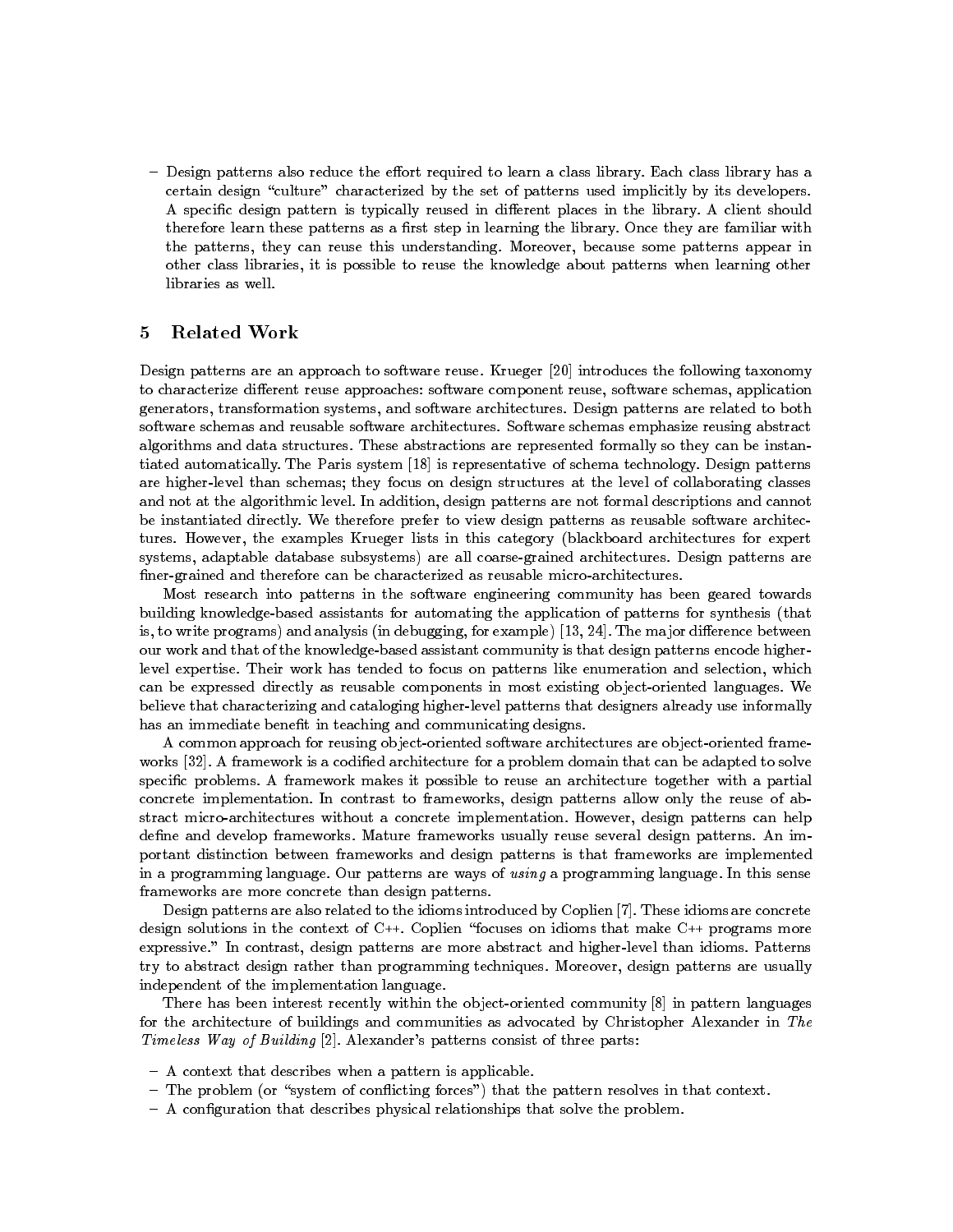Both design patterns and Alexander's patterns share the notion of context/problem/configuration, but our patterns currently do not form a complete system of patterns and so do not strictly define a pattern language. This may be because object-oriented design is still a young technology—we may not have had enough experience in what constitutes good design to extract design patterns that cover all phases of the design process. Or this may be simply because the problems encountered in software design are different from those found in architecture and are not amenable to solution by pattern languages.

Recently, Johnson has advocated pattern languages to describe how to use use object-oriented frameworks [16]. Johnson uses a pattern language to explain how to extend and customize the Hotdraw drawing editor framework. However, these patterns are not design patterns; they are more descriptions of how to reuse existing components and frameworks instead of rules for generating new designs.

Coad's recent paper on object-oriented patterns [6] is also motivated by Alexander's work but is more closely related to our work. The paper has seven patterns: "Broadcast" is the same as Observer, but the other patterns are different from ours. In general, Coad's patterns seem to be more closely related to analysis than design. Design patterns like Wrapper and Flyweight are unlikely to be generated naturally during analysis unless the analyst knows these patterns well and thinks in terms of them. Coad's patterns could naturally arise from a simple attempt to model a problem. In fact, it is hard to see how any large model could avoid using patterns like "State Across a Collection" (which explains how to use aggregation) or "Behavior Across a Collection" (which describes how to distribute responsibility among objects in an aggregate). The patterns in our catalog are typical of a mature object-oriented design, one that has departed from the original analysis model in an attempt to make a system of reusable objects. In practice, both types of patterns are probably useful.

### 6

Design patterns have revolutionized the way we think about, design, and teach object-oriented systems. We have found them applicable in many stages of the design process—initial design, reuse, refactoring. They have given us a new level of abstraction for system design.

New levels of abstraction often afford opportunities for increased automation. We are investigating how interactive tools can take advantage of design patterns. One of these tools lets a user explore the space of objects in a running program and watch their interaction. Through observation the user may discover existing or entirely new patterns; the tool lets the user record and catalog his observations. The user may thus gain a better understanding of the application, the libraries on which it is based, and design in general.

Design patterns may have an even more profound impact on how object-oriented systems are designed than we have discussed. Common to most patterns is that they permit certain aspects of a system to be varied independently. This leads to thinking about design in terms of \What aspect of a design should be variable?" Answers to this question lead to certain applicable design patterns, and their application leads subsequently to modification of a design. We refer to this design activity as variation-oriented design and discuss it more fully in the catalog of patterns [12].

But some caveats are in order. Design patterns should not be applied indiscriminately. They typically achieve flexibility and variability by introducing additional levels of indirection and can therefore complicate a design. A design pattern should only be applied when the flexibility it affords is actually needed. The consequences described in a pattern help determine this. Moreover, one is often tempted to brand any new programming trick a new design pattern. A true design pattern will be non-trivial and will have had more than one application.

We hope that the design patterns described in this paper and in the companion catalog will provide the object-oriented community both a common design terminology and a repertoire of reusable designs. Moreover, we hope the catalog will motivate others to describe their systems in terms of design patterns and develop their own design patterns for others to reuse.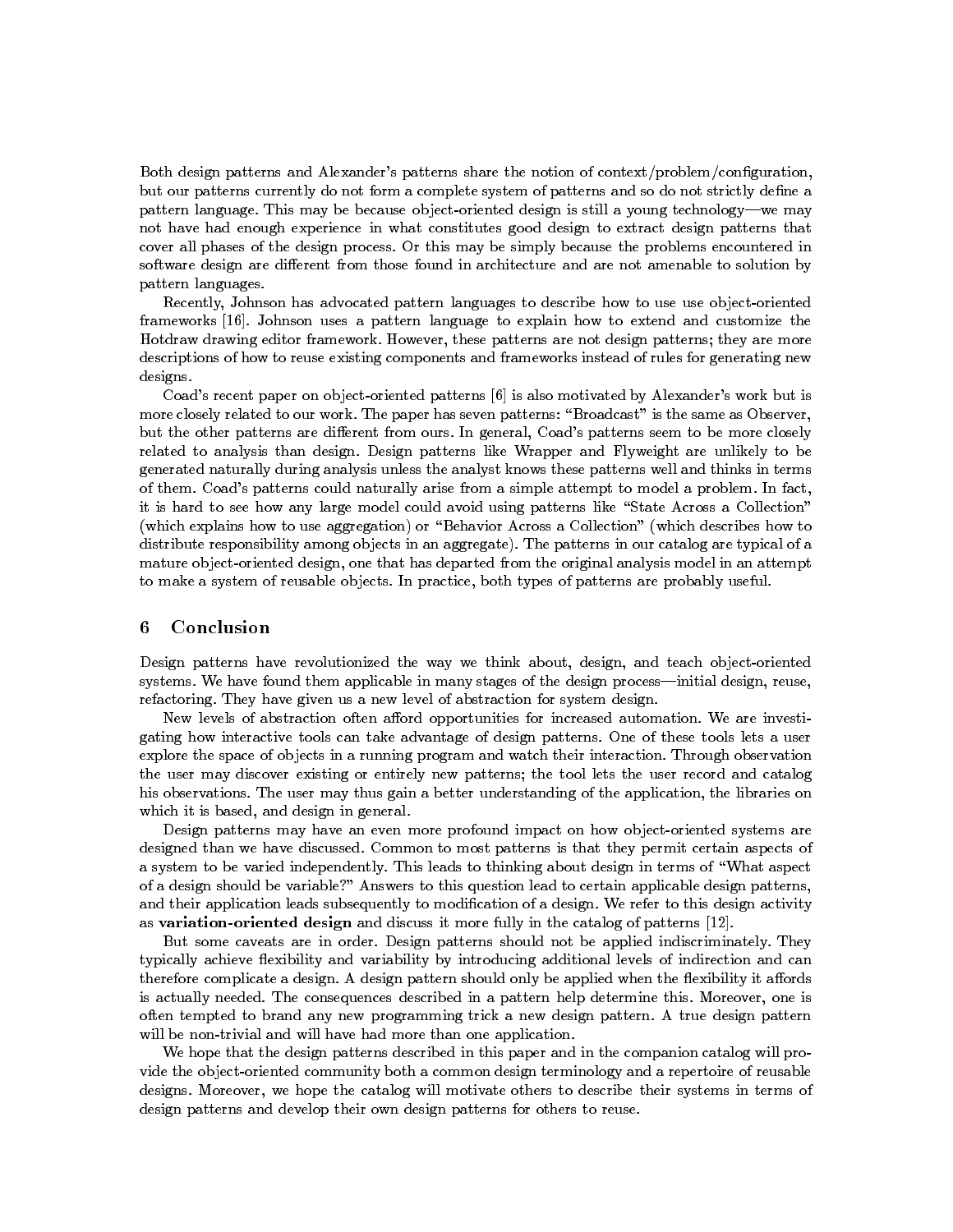## 7 Acknowledgements

The authors wish to thank Doug Lea and Kent Beck for detailed comments and discussions about this work, and Bruce Anderson and the participants of the Architecture Handbook workshops at OOPSLA '91 and '92.

### References

- 1. B. Adelson and Soloway E. The role of domain experience in software design. IEEE Transactions on  $S$  .  $I$  we have Eq. (11):1351; 11(1):1351; 11:1351; 1360, 1350, 1360, 1360, 1360, 1360, 1360, 1375. 1375. 1375. 1375. 1375. 1375. 1375. 1375. 1375. 1375. 1375. 1375. 1375. 1375. 1375. 1375. 1376. 1376. 1376. 1376. 1376.
- 2. Christopher Alexander. The Timeless Way of Building. Oxford University Press, New York, 1979.
- 3. Association for Computing Machinery. Addendum to the Proceedings, Object-Oriented Programming Systems, Languages, and Applications Conference, Phoenix, AZ, October 1991.
- 4. Association for Computing Machinery. Addendum to the Proceedings, Object-Oriented Programming Systems, Languages, and Applications Conference, Vancouver, British Columbia, October 1992.
- 5. Kent Beck and Ward Cunningham. A laboratory for teaching object-oriented thinking. In Object-Oriented Programming Systems, Languages, and Applications Conference Proceedings, pages 1-6, New Orleans, LA, October 1989.
- 6. Peter Coad. Object-oriented patterns. Communications of the  $ACM$ ,  $35(9):152-159$ , September 1992.
- 7. James O. Coplien. Advanced  $C_{++}$  Programming Styles and Idioms. Addison-Wesley, Reading, Massechusetts, 1992.
- 8. Ward Cunningham and Kent Beck. Constructing abstractions for ob ject-oriented applications. Technical Report CR-87-25, Computer Research Laboratory, Tektronix, Inc., 1987.
- 9. Bill Curtis. Cognitive issues in reusing software artifacts. In Ted J. Biggerstaff and Alan J. Perlis, editors, Software Reusability, Volume II, pages 269-287. Addison-Wesley, 1989.
- 10. Thomas Eggenschwiler and Erich Gamma. The ET++SwapsManager: Using object technology in the financial engineering domain. In Object-Oriented Programming Systems, Languages, and Applications Conference Proceedings, pages 166-178, Vancouver, British Columbia, October 1992.
- 11. Erich Gamma. Objektorientierte Software-Entwicklung am Beispiel von ET++: Design-Muster, Klassenbibliothek, Werkzeuge. Springer-Verlag, Berlin, 1992.
- 12. Erich Gamma, Richard Helm, Ralph Johnson, and John Vlissides. A catalog of object-oriented design patterns. Technical Report in preparation, IBM Research Division, 1992.
- 13. Mehdi T. Harandi and Frank H. Young. Software design using reusable algorithm abstraction. In In Proc. 2nd IEEE/BCS Conf. on Software Engineering, pages  $94-97$ , 1985.
- 14. Richard Helm, Tien Huynh, Catherine Lassez, and Kim Marriott. A linear constraint technology for user interfaces. In Graphics Interface, pages 301-309, Vancouver, British Columbia, 1992.
- 15. Richard Helm, Tien Huynh, Kim Marriott, and John Vlissides. An object-oriented architecture for constraint-based graphical editing. In Proceedings of the Third Eurographics Workshop on Object-Oriented Graphics, pages 1-22, Champery, Switzerland, October 1992. Also available as IBM Research Division Technical Report RC 18524 (79392).
- 16. Ralph Johnson. Documenting frameworks using patterns. In Object-Oriented Programming Systems, Languages, and Applications Conference Proceedings, pages 63-76, Vancouver, BC, October 1992.
- 17. Ralph E. Johnson, Carl McConnell, and J. Michael Lake. The RTL system: A framework for code optimization. In Robert Giegerich and Susan L. Graham, editors, Code Generation-Concepts, Tools, Techniques. Proceedings of the International Workshop on Code Generation, pages 255-274, Dagstuhl, Germany, 1992. Springer-Verlag.
- 18. S. Katz, C.A. Richter, and K.-S. The. Paris: A system for reusing partially interpreted schemas. In Proc. of the Ninth International Conference on Software Engineering, 1987.
- 19. Glenn E. Krasner and Stephen T. Pope. A cookbook for using the model-view controller user interface paradigm in Smalltalk-80. Journal of Object-Oriented Programming, 1(3):26-49, August/September 1988.
- 20. Charles W. Krueger. Software reuse. ACM Computing Surveys, 24(2), June 1992.
- 21. Mark A. Linton. Encapsulating a  $C++$  library. In Proceedings of the 1992 USENIX  $C++$  Conference, pages 57-66, Portland, OR, August 1992.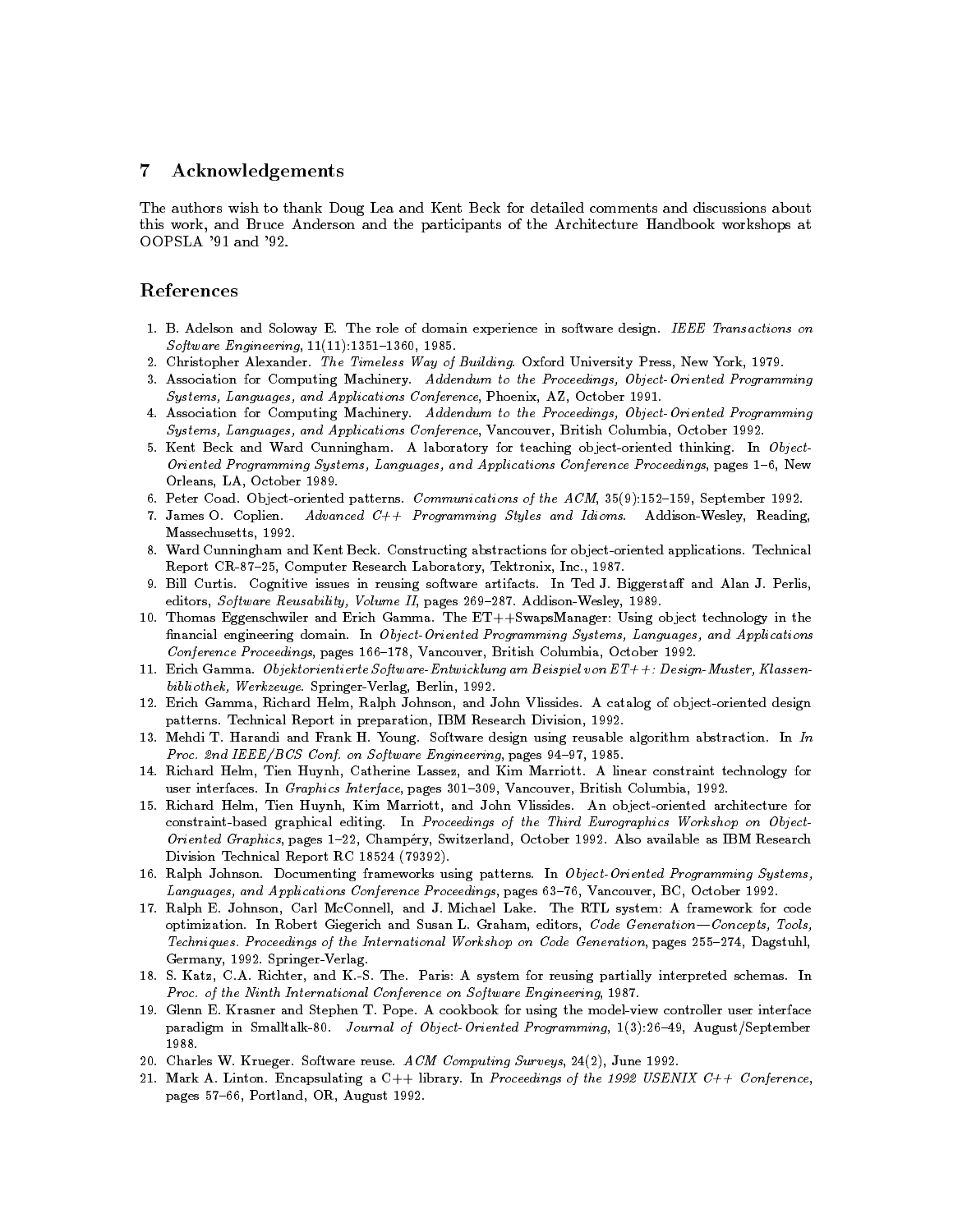- 22. Mark A. Linton, John M. Vlissides, and Paul R. Calder. Composing user interfaces with InterViews. Computer,  $22(2):8-22$ , February 1989.
- 23. William F. Opdyke and Ralph E. Johnson. Refactoring: An aid in designing application frameworks and evolving object-oriented systems. In SOOPPA Conference Proceedings, pages 145-161, Marist College, Poughkeepsie, NY, September 1990.
- 24. Charles Rich and Richard C. Waters. Formalizing reusable software components in the programmer's apprentice. In Ted J. Biggerstaff and Alan J. Perlis, editors, Software Reusability, Volume II, pages 313-343. Addison-Wesley, 1989.
- 25. James Rumbaugh, Michael Blaha, William Premerlani, Frederick Eddy, and William Lorenson. Object-Oriented Modeling and Design. Prentice Hall, Englewood Cliffs, New Jersey, 1991.
- 26. Elliot Soloway and Kate Ehrlich. Empirical studies of programming knowledge. IEEE Transactions on Software Engineering, 10(5), September 1984.
- 27. James C. Spohrer and Elliot Soloway. Novice mistakes: Are the folk wisdoms correct? Communications of the  $ACM$ , 29(7):624-632, July 1992.
- 28. ParcPlace Systems. ParcPlace Systems, Objectworks/Smalltalk Release 4 Users Guide. Mountain View, California, 1990.
- 29. David Ungar and Randall B. Smith. Self: The power of simplicity. In Object-Oriented Programming Systems, Languages, and Applications Conference Proceedings, pages 227-242, Orlando, Florida, October 1987.
- 30. John M. Vlissides and Mark A. Linton. Unidraw: A framework for building domain-specific graphical editors. ACM Transactions on Information Systems,  $8(3):237-268$ , July 1990.
- 31. André Weinand, Erich Gamma, and Rudolf Marty. ET++--An object-oriented application framework in C++. In Object-Oriented Programming Systems, Languages, and Applications Conference Proceedings, pages 46-57, San Diego, CA, September 1988.
- 32. Rebecca Wirfs-Brock and Ralph E. Johnson. A survey of current research in object-oriented design. Communications of the  $ACM$ ,  $33(9):104-124$ , 1990.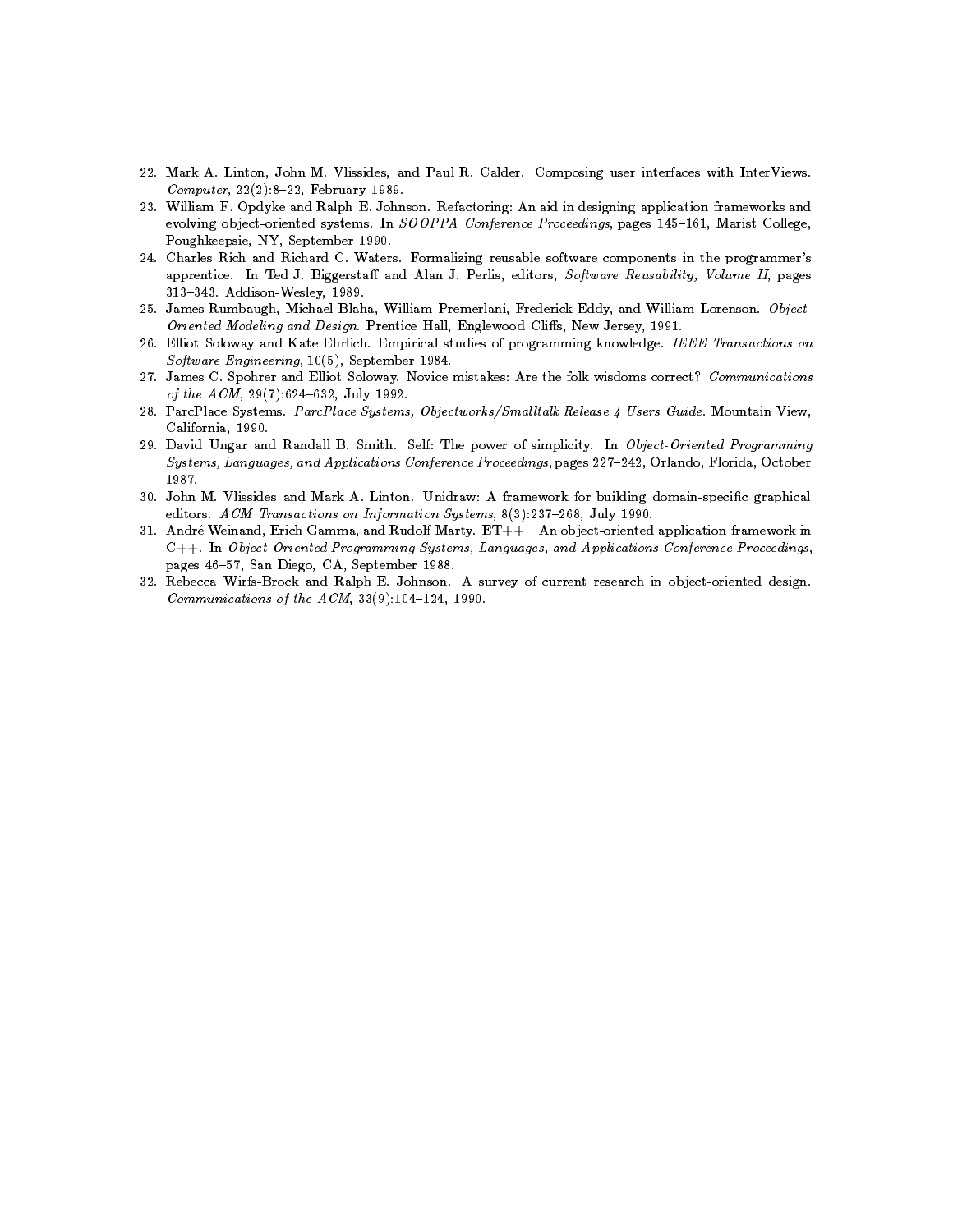## A Catalog Overview

The following summarizes the patterns in our current catalog.

- Abstract Factory provides an interface for creating generic product objects. It removes dependencies on concrete product classes from clients that create product objects.
- Adapter makes the protocol of one class conform to the protocol of another.
- Bridge separates an abstraction from its implementation. The abstraction may vary its implementations transparently and dynamically.
- Builder provides a generic interface for incrementally constructing aggregate objects. A Builder hides details of how objects in the aggregate are created, represented, and composed.
- Command objectifies the request for a service. It decouples the creator of the request for a service from the executor of that service.

Composite treats multiple, recursively-composed objects as a single object.

Chain of Responsibility defines a hierarchy of objects, typically arranged from more specific to more general, having responsibility for handling a request.

Factory Method lets base classes create instances of subclass-dependent objects.

- Flyweight defines how objects can be shared. Flyweights support object abstraction at the finest granularity.
- Glue defines a single point of access to objects in a subsystem. It provides a higher level of encapsulation for objects in the subsystem.
- Interpreter defines how to represent the grammar, abstract syntax tree, and interpreter for simple languages. guages.

Iterator objectifies traversal algorithms over object structures.

- Mediator decouples and manages the collaboration between objects.
- Memento opaquely encapsulates a snapshot of the internal state of an ob ject and is used to restore the ob ject to its original state.
- Observer enforces synchronization, coordination, and consistency constraints between objects.
- Prototype creates new objects by cloning a prototypical instance. Prototypes permit clients to install and configure dynamically the instances of particular classes they need to instantiate.
- Proxy acts as a convenient surrogate or placeholder for another object. Proxies can restrict, enhance, or alter an object's properties.
- Solitaire defines a one-of-a-kind object that provides access to unique or well-known services and variables. State lets an object change its behavior when its internal state changes, effectively changing its class. Strategy objectifies an algorithm or behavior.
- Template Method implements an abstract algorithm, deferring specific steps to subclass methods.
- Walker centralizes operations on object structures in one class so that these operations can be changed independently of the classes defining the structure.
- Wrapper attaches additional services, properties, or behavior to objects. Wrappers can be nested recursively to attach multiple properties to objects.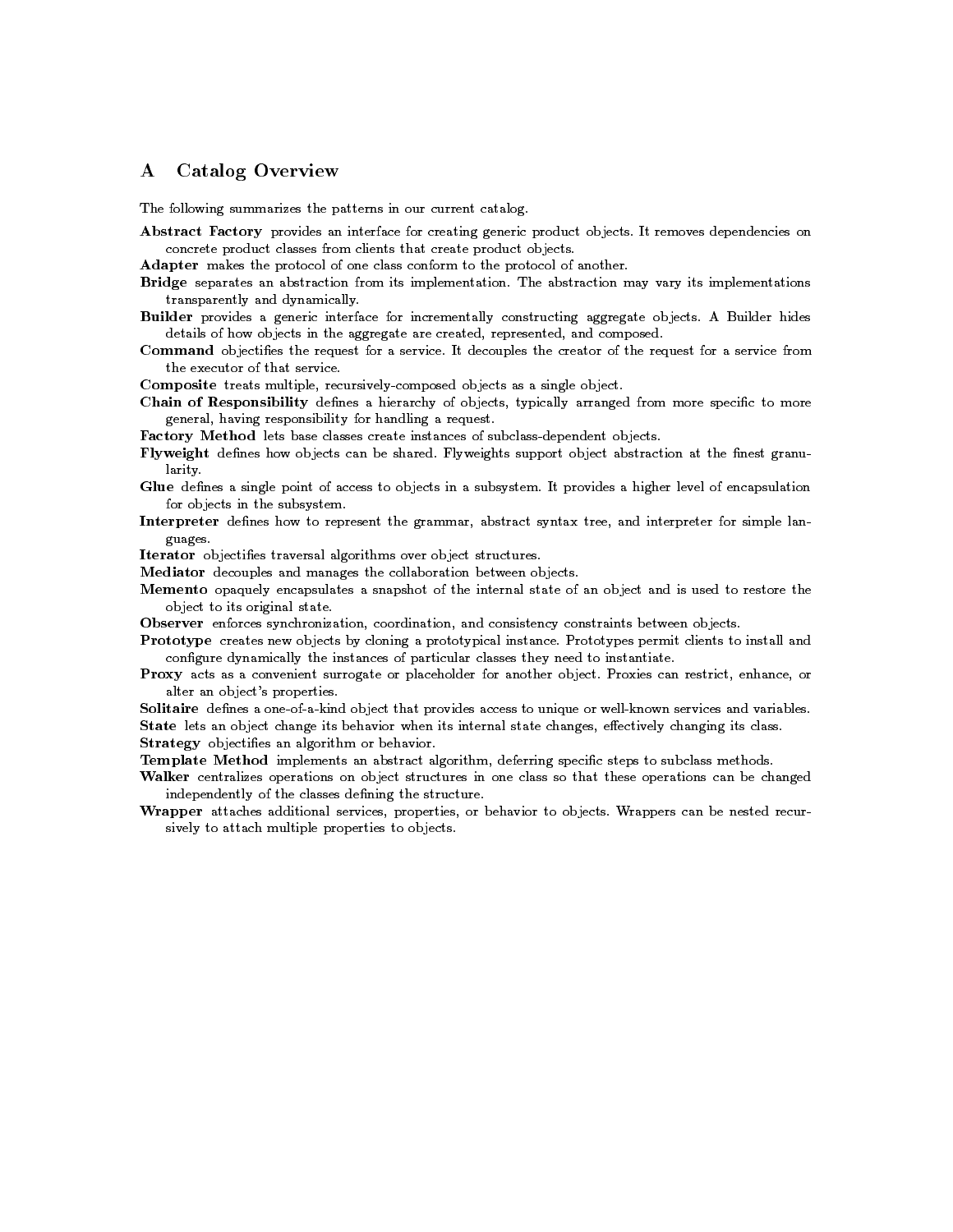Abstract Factory provides an interface for creating generic product ob jects. It removes dependencies on concrete product classes from clients that create product ob jects.

Consider a user interface toolkit that supports multiple standard look-and-feels, say, Motif and Open Look, and provides different scroll bars for each. It is undesirable to hard-code dependencies on either standard into the application-the choice of look-and-feel and hence scroll bar may be deferred until run-time. Specifying the class of scroll bar limits flexibility and reusability by forcing a commitment to a particular class instead of a particular protocol. An Abstract Factory avoids this commitment.

An abstract base class WindowKit declares services for creating scroll bars and other controls. Controls for Motif and Open Look are derived from common abstract classes. For each look-and-feel there is a concrete subclass of WindowKit that defines services to create the appropriate control. For example, the CreateScrollBar() operation on the MotifKit would instantiate and return a Motif scroll bar, while the corresponding operation on the OpenLookKit returns an Open Look scroll bar. Clients access a specic kit through the interface declared by the WindowKit class, and they access the controls created by a kit only by their generic interface.



#### Applicability

When the classes of the product objects are variable, and dependencies on these classes must be removed from a client application.

When variations on the creation, composition, or representation of aggregate objects or subsystems must be removed from a client application. Differences in configuration can be obtained by using different concrete factories. Clients do not explicitly create and congure the aggregate or subsystem but defer this responsibility to an AbstractFactory class. Clients instead call a method of the AbstractFactory that returns an object providing access to the aggregate or subsystem.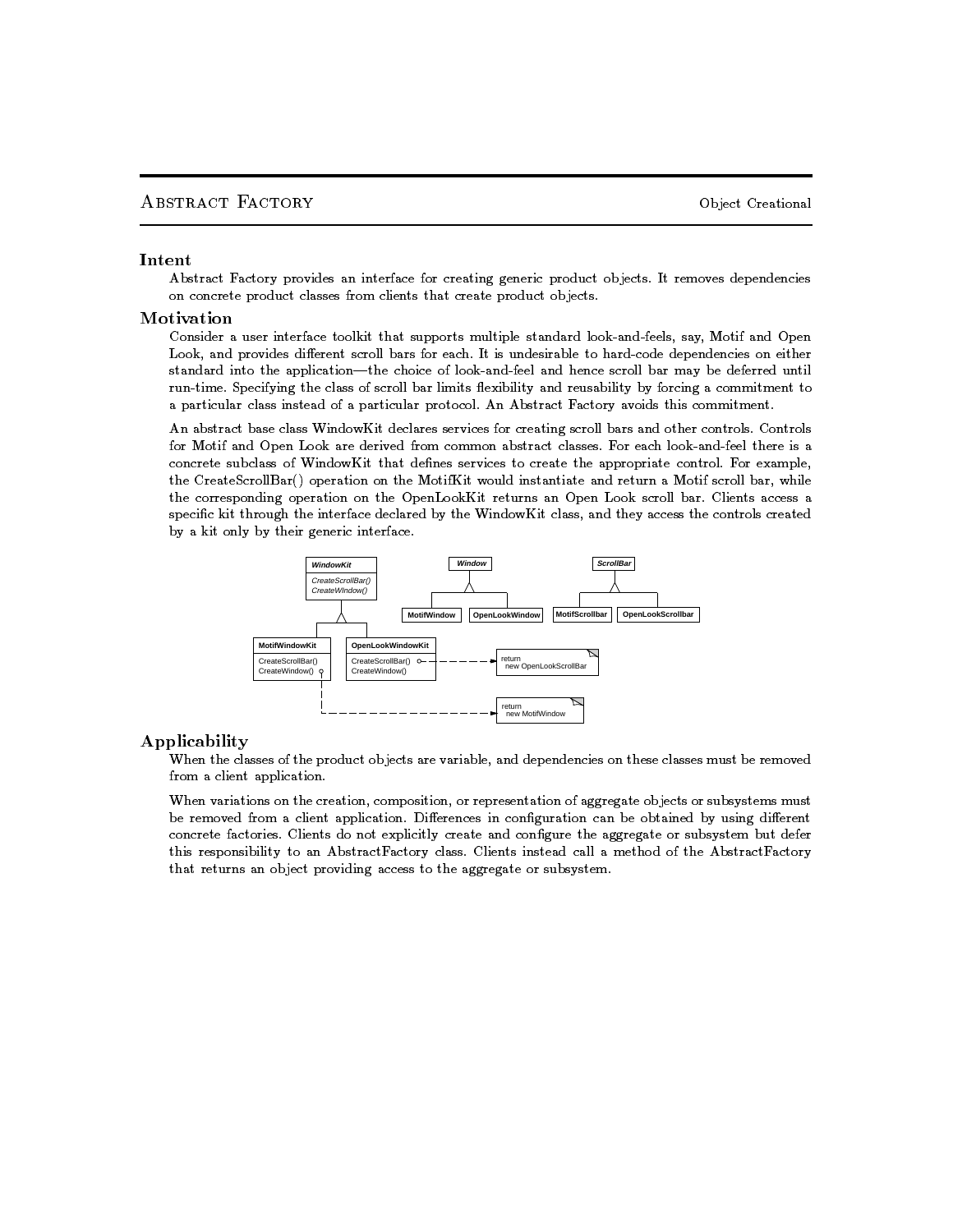## Participants

#### $\mathcal{A}$  and  $\mathcal{A}$  are the strain  $\mathcal{A}$

- declares a generic interface for operations that create generic product objects.
- concrete Factory of the concrete  $\mathcal{L}_{\mathcal{A}}$ 
	- defines the operations that create specific product objects.
- . Generic roduct
	- declares a generic interface for product objects.
- SpecicProduct
	- $-$  defines a product object created by the corresponding concrete factory.
	- all product classes must conform to the generic product interface.

#### Collaborations

- Usually a single instance of a ConcreteFactory class is created at run-time. This concrete factory creates product objects having a particular implementation. To use different product objects, clients must be configured to use a different concrete factory.
- AbstractFactory defers creation of product ob jects to its ConcreteFactory subclasses.

#### Diagram



#### Consequences

Abstract Factory provides a focus during development for changing and controlling the types of objects created by clients. Because a factory ob jecties the responsibility for and the process of creating product ob jects, it isolates clients from implementation classes. Only generic interfaces are visible to clients. Implementation class names do not appear in client code. Clients can be defined and implemented solely in terms of protocols instead of classes.

Abstract factories that encode class names in operation signatures can be difficult to extend with new kinds of product objects. This can require redeclaring the AbstractFactory and all ConcreteFactories. Abstract factories can be composed with subordinate factory objects. Responsibility for creating objects is delegated to these sub-factories. Composition of abstract factories provides a simple way to extend the kinds of objects a factory is responsible for creating.

#### Examples

InterViews uses the "Kit" suffix [21] to denote abstract factory classes. It defines WidgetKit and DialogKit abstract factories for generating look-and-feel-specific user interface objects. InterViews also includes a LayoutKit that generates different composition objects depending on the layout desired.

 $ET++$  [31] employs the Abstract Factory pattern to achieve portability across different window systems  $(X$  Windows and SunView, for example). The WindowSystem abstract base class defines the interface for creating ob jects representing window system resources (for example, MakeWindow, MakeFont, Make- Color). Concrete subclasses implement the interfaces for a specific window system. At run-time  $ET++$ creates an instance of a concrete WindowSystem subclass that creates system resource objects.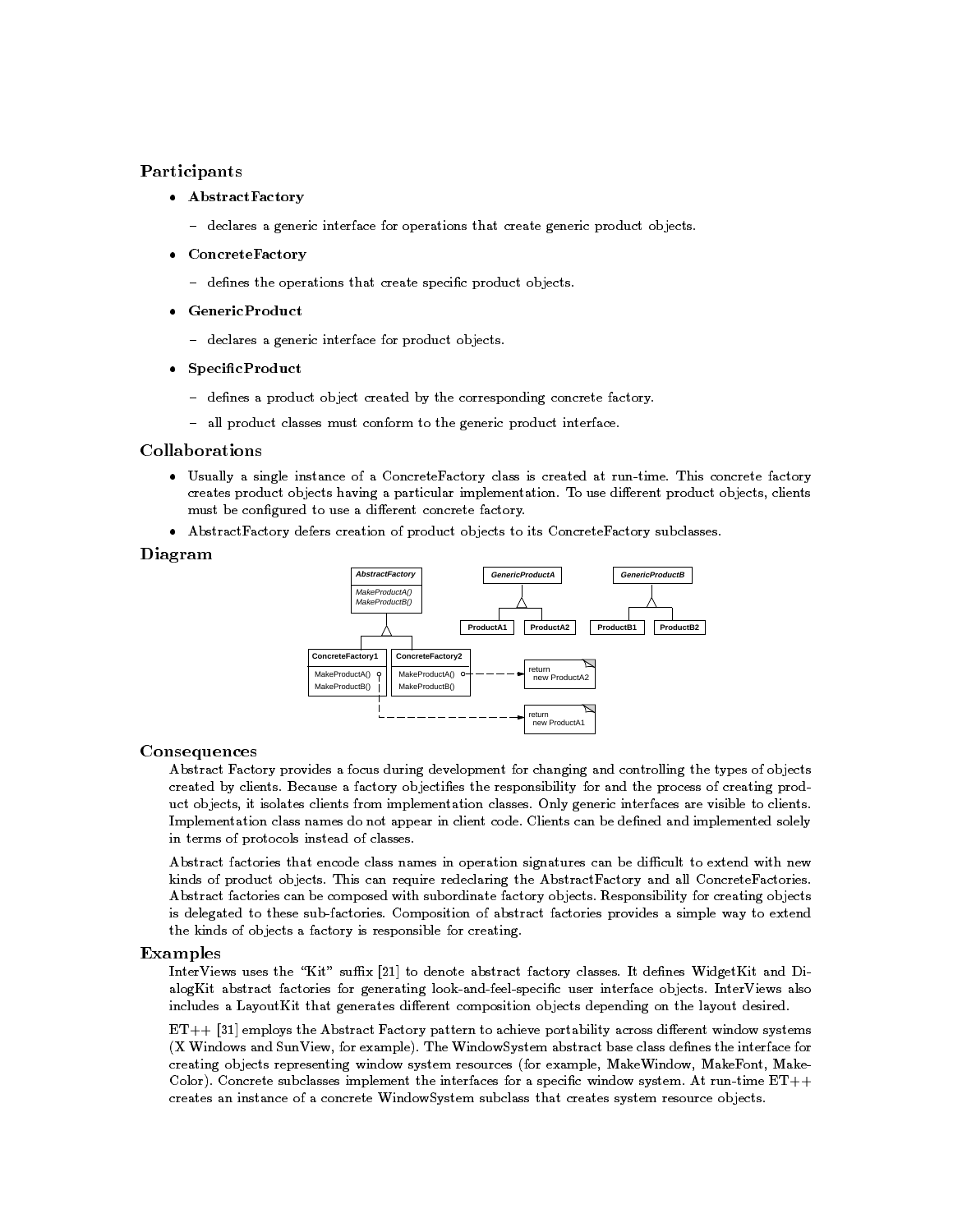## Implementation

A novel implementation is possible in Smalltalk. Because classes are first-class objects, it is not necessary to have distinct ConcreteFactory subclasses to create the variations in products. Instead, it is possible to store classes that create these products in variables inside a concrete factory. These classes create new instances on behalf of the concrete factory. This technique permits variation in product objects at finer levels of granularity than by using distinct concrete factories. Only the classes kept in variables need to be changed.

## See Also

Factory Method: Abstract Factories are often implemented using Factory Methods.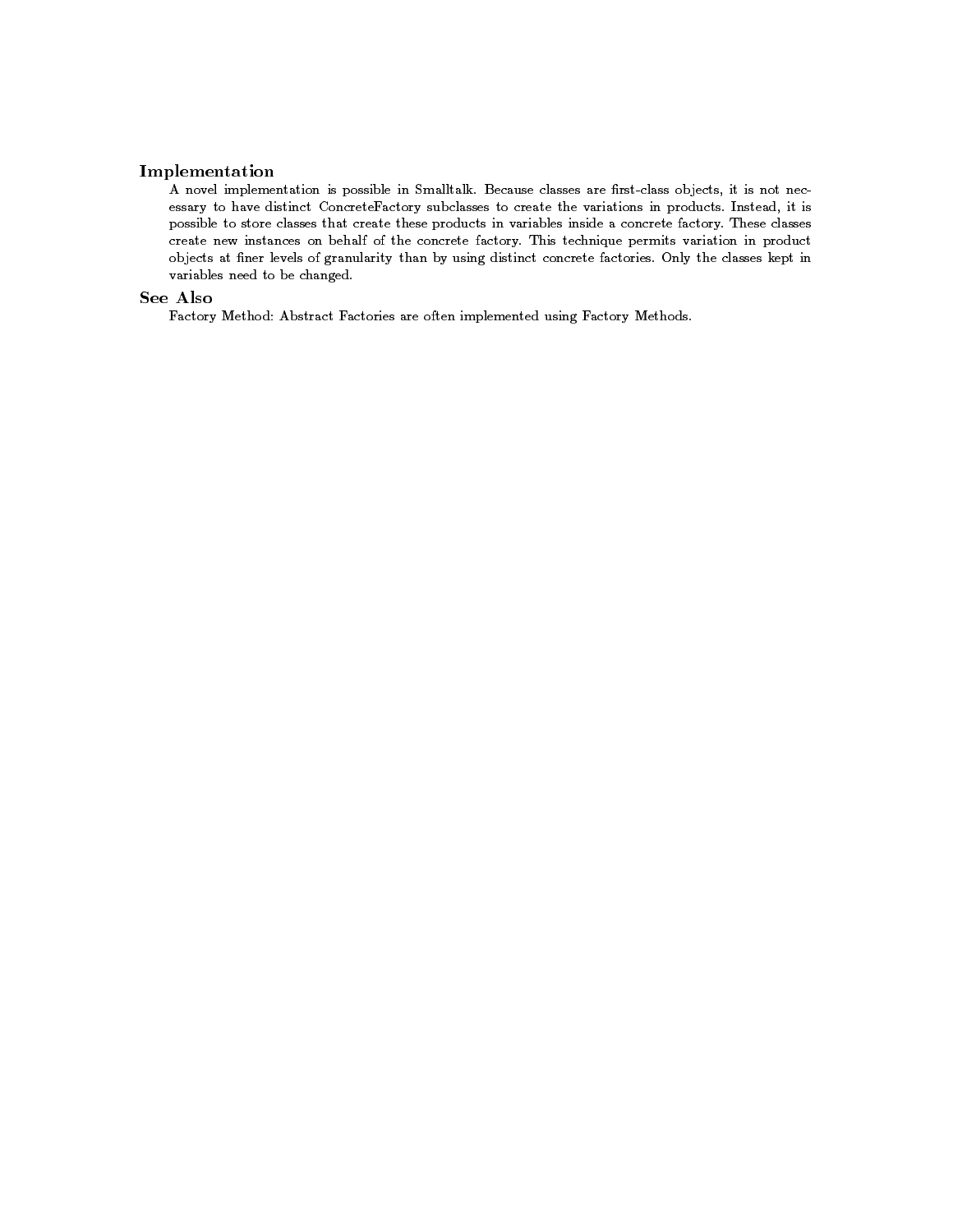#### Intent

A Strategy ob jecties an algorithm or behavior, allowing the algorithm or behavior to be varied independently of its clients.

There are many algorithms for breaking a text stream into lines. It is impossible to hard-wire all such algorithms into the classes that require them. Different algorithms might be appropriate at different times.

One way to address this problem is by defining separate classes that encapsulate the different linebreaking algorithms. An algorithm objectified in this way is called a Strategy. InterViews [22] and ET++ [31] use this approach.

Suppose a Composition class is responsible for maintaining and updating the line breaks of text displayed in a text viewer. Linebreaking strategies are not implemented by the class Composition. Instead, they are implemented separately by subclasses of the Compositor class. Compositor subclasses implement different strategies as follows:

- SimpleCompositor implements a simple strategy that determines line breaks one at a time.
- TeXCompositor implements the TEXalgorithm for finding line breaks. This strategy tries to optimize line breaks globally, that is, one paragraph at a time.
- { ArrayCompositor implements a strategy that is used not for text but for breaking a collection of icons into rows. It selects breaks so that each row has a fixed number of items.

A Composition maintains a reference to a Compositor ob ject. Whenever a Composition is required to find line breaks, it forwards this responsibility to its current Compositor object. The client of Composition species which Compositor should be used by installing the corresponding Compositor into the Composition (see the diagram below).

#### Applicability

Whenever an algorithm or behavior should be selectable and replaceable at run-time, or when there exist variations in the implementation of the algorithm, reflecting different space-time tradeoffs, for example.

Use a Strategy whenever many related classes differ only in their behavior. Strategies provide a way to configure a single class with one of many behaviors.

#### Participants

#### Strategy in the strategy of the strategy of the strategy of the strategy of the strategy of the strategy of the

- objectifies and encapsulates an algorithm or behavior.
- $S<sub>0</sub>$  strategy  $C<sub>0</sub>$  strategy  $C<sub>1</sub>$ 
	- maintains a reference to a Strategy object.
	- maintains the state manipulated by the Strategy.
	- $-$  can be configured by passing it an appropriate Strategy object.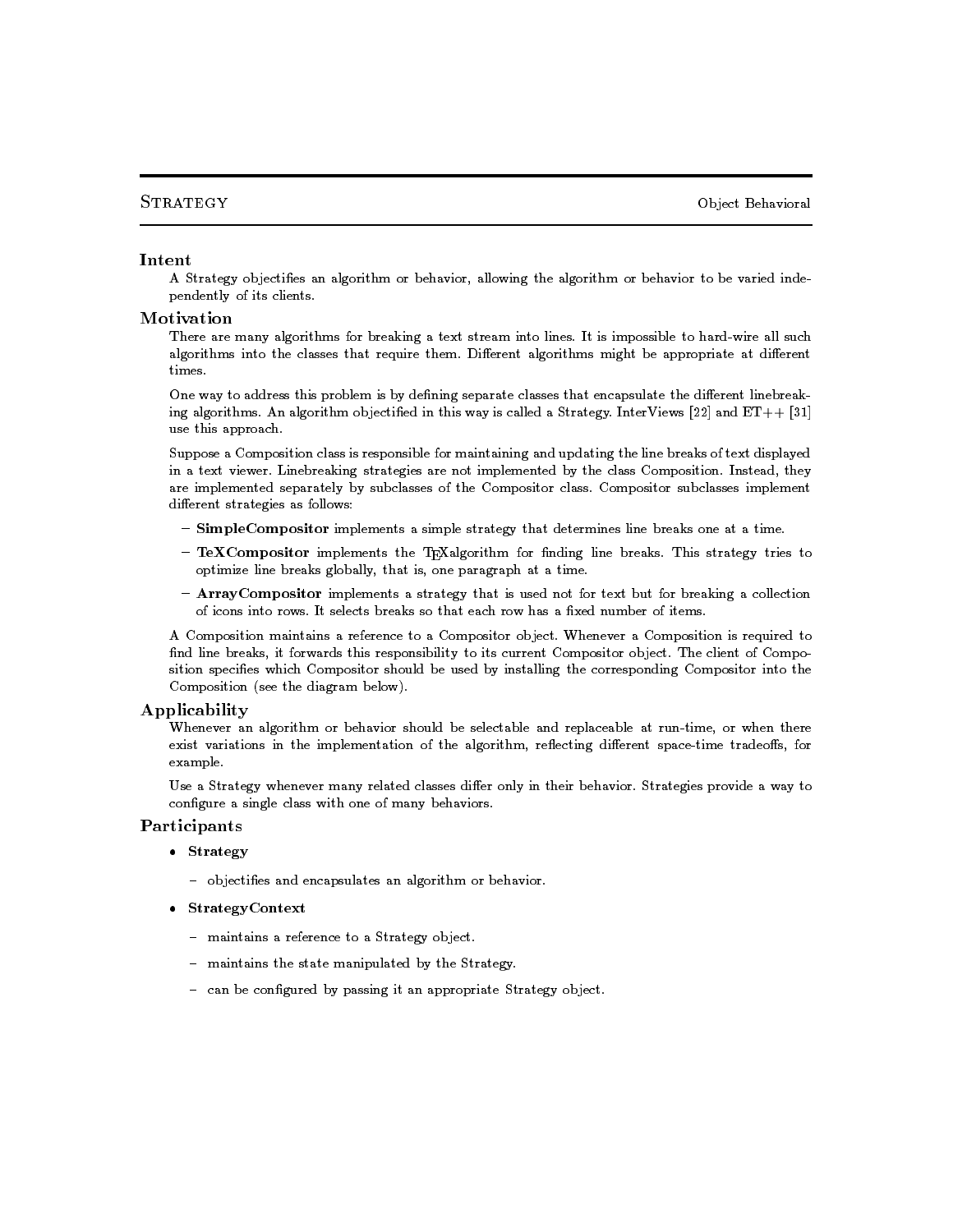### Collaborations

- Strategy manipulates the StrategyContext. The StrategyContext normally passes itself as an argument to the Strategy's methods. This allows the Strategy to call back the StrategyContext as required.
- StrategyContext forwards requests from its clients to the Strategy. Usually clients pass Strategy ob jects to the StrategyContext. Thereafter clients only interact with the StrategyContext. There is often a family of Strategy classes from which a client can choose.

### Diagram



#### Consequences

Strategies can define a family of policies that a StrategyContext can reuse. Separating a Strategy from its context increases reusability, because the Strategy may vary independently from the Strategy-Context.

Variations on an algorithm can also be implemented with inheritance, that is, with an abstract class and subclasses that implement different behaviors. However, this hard-wires the implementation into a specic class; it is not possible to change behaviors dynamically. This results in many related classes that differ only in some behavior. It is often better to break out the variations of behavior into their own classes. The Strategy pattern thus increases modularity by localizing complex behavior. The typical alternative is to scatter conditional statements throughout the code that select the behavior to be performed.

#### Implementation

The interface of a Strategy and the common functionality among Strategies is often factored out in an abstract class. Strategies should avoid maintaining state across invocations so that they can be used repeatedly and in multiple contexts.

#### Examples

In the RTL System for compiler code optimization [17], Strategies define different register allocation schemes (RegisterAllocator) and different instruction set scheduling policies (RISCscheduler, CISCscheduler). This gives flexibility in targeting the optimizer for different machine architectures.

The  $ET++S$ wapsManager calculation engine framework  $[10]$  computes prices for different financial instruments. Its key abstractions are Instrument and YieldCurve. Different instruments are implemented as subclasses of Instrument. The YieldCurve calculates discount factors to present value future cash flows. Both of these classes delegate some behavior to Strategy objects. The framework provides a family of Strategy classes that define algorithms to generate cash flows, to value swaps, and to calculate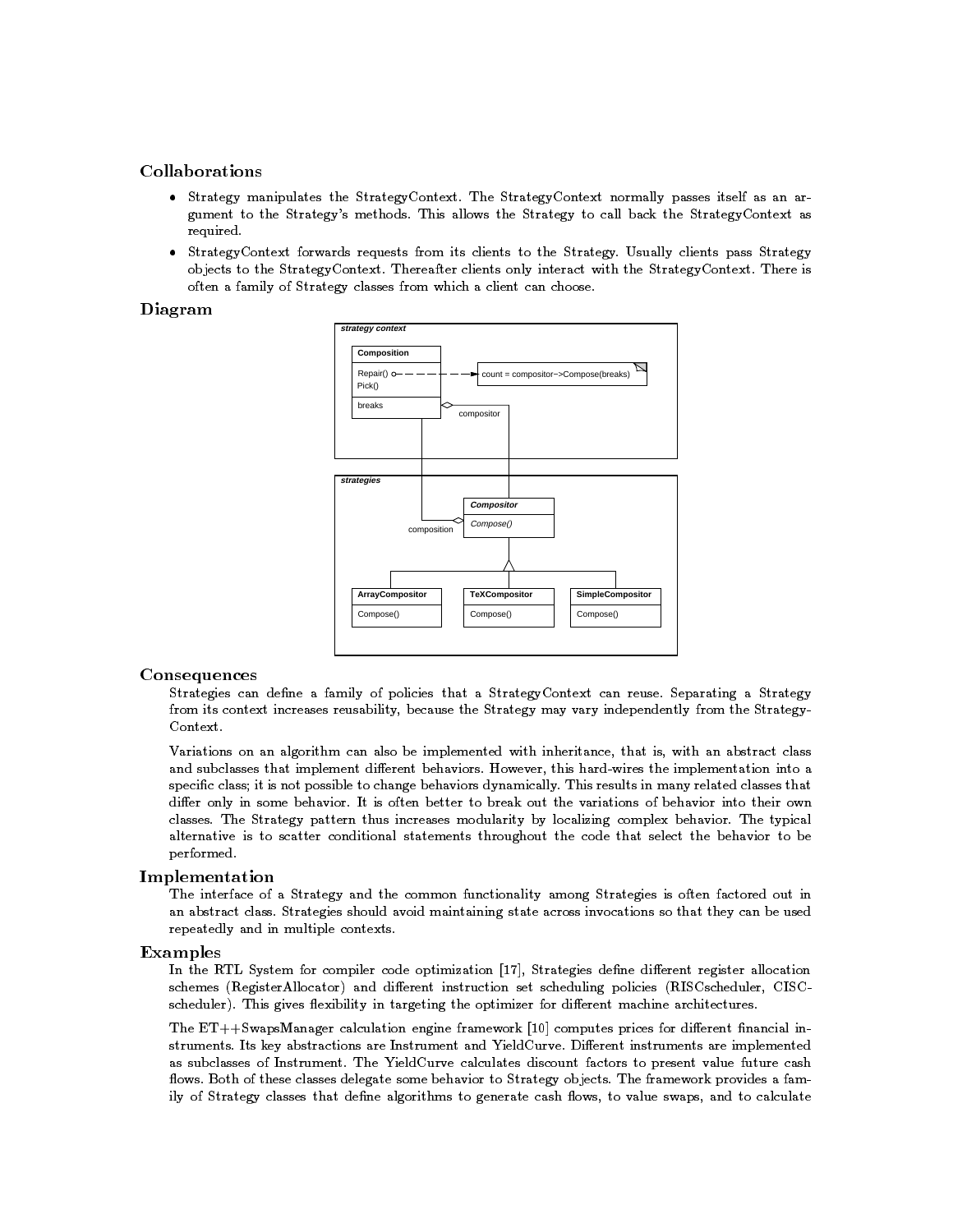discount factors. New calculation engines are created by parameterizing Instrument and YieldCurve with appropriate Strategy objects. This approach supports mixing and matching existing Strategy implementations while permitting the definition of new Strategy objects.

## See Also

Walker often implements algorithms over recursive object structures. Walkers can be considered compound strategies.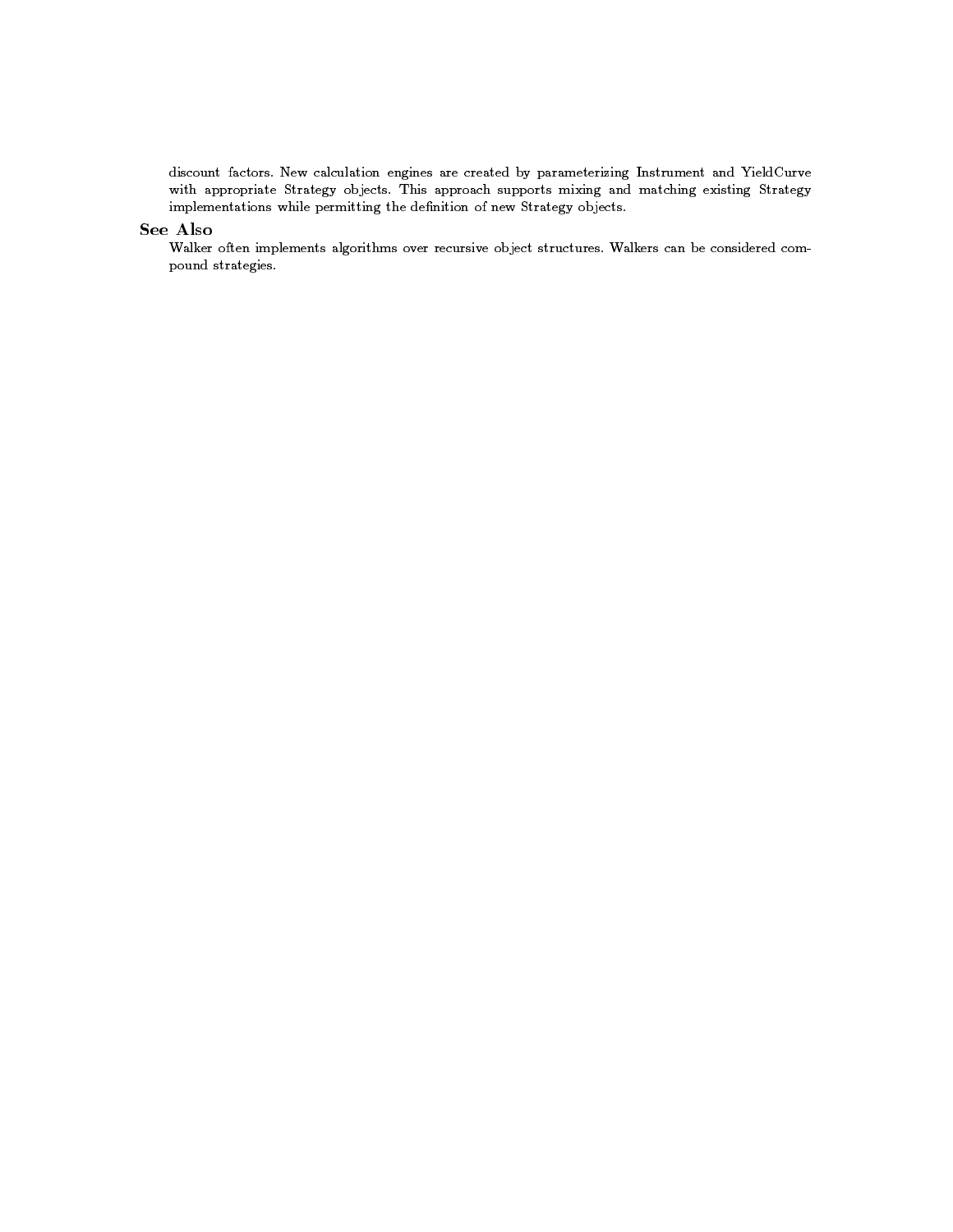#### Intent

A Wrapper attaches additional services, properties, or behavior to objects. Wrappers can be nested recursively to attach multiple properties to objects.

Sometimes it is desirable to attach properties to individual objects instead of classes. In a graphical user interface toolkit, for example, properties such as borders or services like scrolling should be freely attachable to any user interface component.

One way to attach properties to components is via inheritance. Inheriting a border from a base class will give all instances of its derived classes a border. This is in
exible because the choice of border is made statically. It is more flexible to let a client decide how and when to decorate the component with a border.

This can be achieved by enclosing the component in another object that adds the border. The enclosing ob ject, which must be transparent to clients of the component, is called a Wrapper. This transparency is the key for nesting Wrappers recursively to construct more complex user interface components. A Wrapper forwards requests to its enclosed user interface component. The Wrapper may perform additional actions before or after forwarding the request, such as drawing a border around a user interface component.

Typical properties or services provided by user interface Wrappers are:

- { decorations like borders, shadows, or scroll bars; or
- services like scrolling or zooming.

The following diagram illustrates the composition of a TextView with a BorderWrapper and a Scroll-Wrapper to produce a bordered, scrollable TextView.



#### Applicability

When properties or behaviors should be attachable to individual objects dynamically and transparently.

When there is a need to extend classes in an inheritance hierarchy. Rather than modifying their base class, instances are enclosed in a Wrapper that adds the additional behavior and properties. Wrappers thus provide an alternative to extending the base class without requiring its modication. This is of particular concern when the base class comes from a class library that cannot be modied.

#### Participants

#### . Component

- the object to which additional properties or behaviors are attached.
- $\cdots$ 
	- $-$  encapsulates and enhances its Component. It defines an interface that conforms to its Component's.
	- Wrapper maintains a reference to its Component.